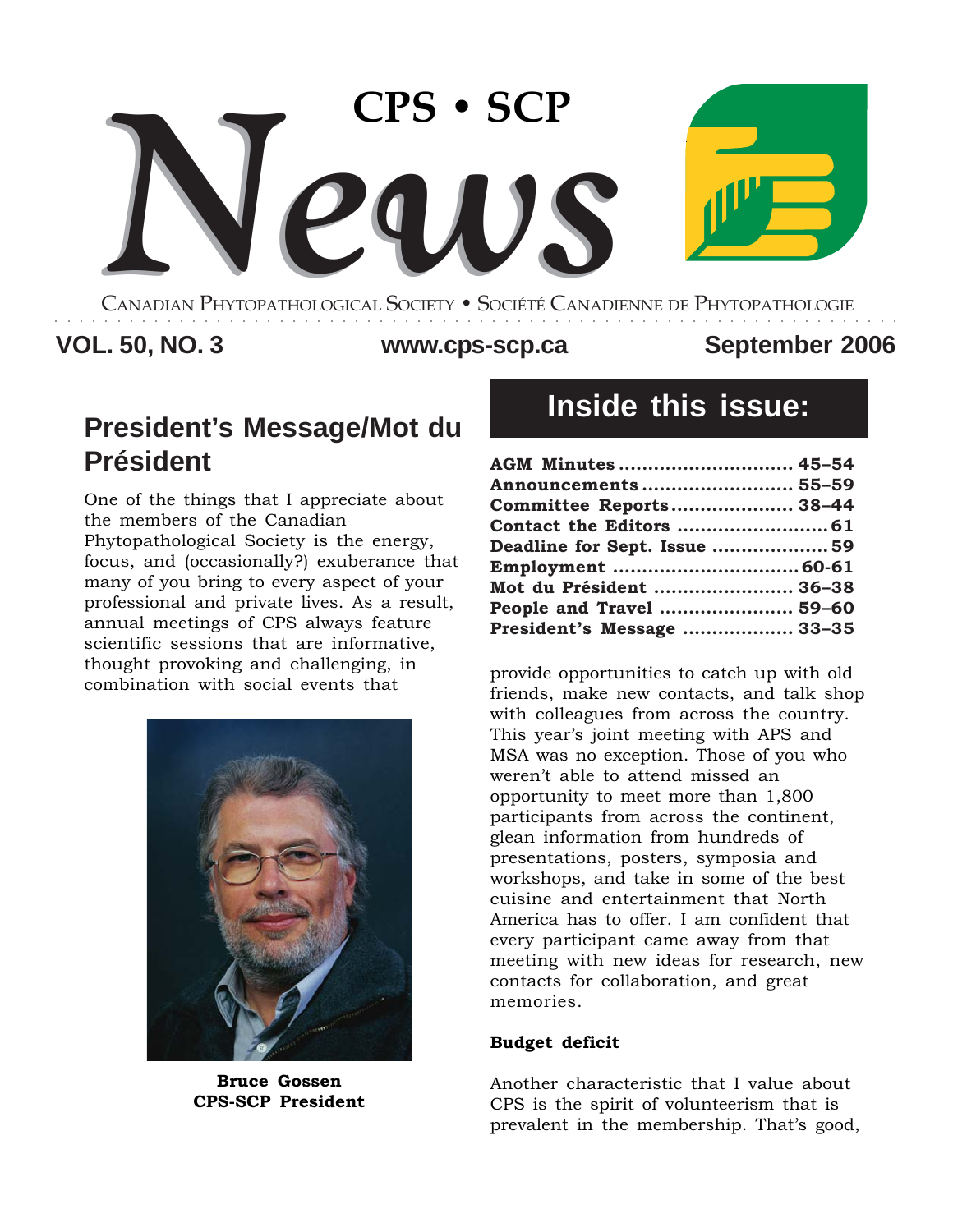because there is a lot to do in the coming year. The society as a whole will be tackling the conflicting demands of a major deficit (\$45,000 in 2005, and about \$20,000 in 2006) against the need to increase expenditures in key areas to implement the new Strategic Plan. To address the deficit, the Board is considering a wide range of possibilities, including raising membership fees, increasing page charges in CJPP, delaying plans to publish a revision to the History of Plant Pathology in Canada, soliciting new members via novel promotions, switching CPS News to an on-line publication, and generally searching for new sources of revenue and for ways to reduce costs. There was even a suggestion about working bingos and casinos – I'm sure that everyone in the room shuddered at the thought. Fortunately, although the current situation is serious, it is not that

was expected in 2005. As a result, no plans to minimize the anticipated deficit in 2006 are in place, and our efforts now must be focused on 2007. To provide the groundwork for an immediate reassessment of revenues and expenditures in 2006, the incoming Board asked the Financial Advisory Committee to provide an updated estimate of expenditures for 2006 for discussion at its quarterly conference call in September. As well, an on-going project to improve budget forecasts by working with our auditors to harmonize the budget categories with our revenue and expenditure streams has taken on a new urgency.

#### **Strategic plan**

Implementation of the new Strategic Plan will require investments of both time and money. The plan identifies a wide range of

dire (yet), and so I don't anticipate that we'll need to find volunteers to work CPS casinos in the

*"One of the things that I appreciate about the members of the Canadian Phytopathological Society is the energy, focus, and (occasionally?) exuberance that many of you bring to every aspect of your professional and private lives."*

issues and initiatives, with some new initiatives and others carried over from the previous plan. The

immediate future. However, I ask each member to examine our operations at every level and provide suggestions on how we can increase revenues or reduce expenditures without having an adverse impact on our society.

To be fair, a substantial portion of both the surplus in 2004 and the deficit in 2005 are illusory; major expenses incurred in 2004 were not paid until 2005, which made both the surplus and the deficit larger than they should have been. However, a five-year projection indicates that, without substantial changes, CPS will continue to run a substantial deficit each year. Clearly, change is required. An important problem was that the Board was not fully aware that such a large deficit

Strategic Planning Committee suggests addressing many of these issues RIGHT NOW. The Board is currently developing a short list of high priority items that will be our focus in Year 1. I'm confident that this list will include expanding and upgrading the CPS website, improving our ability to handle payments and purchases by credit card, assessing the feasibility of an online manuscript handling system for CJPP, encouraging and supporting regional societies, and others. We will be seeking out members to take the lead on these activities, but if you find an item that you are particularly interested in, don't wait to be invited – volunteer!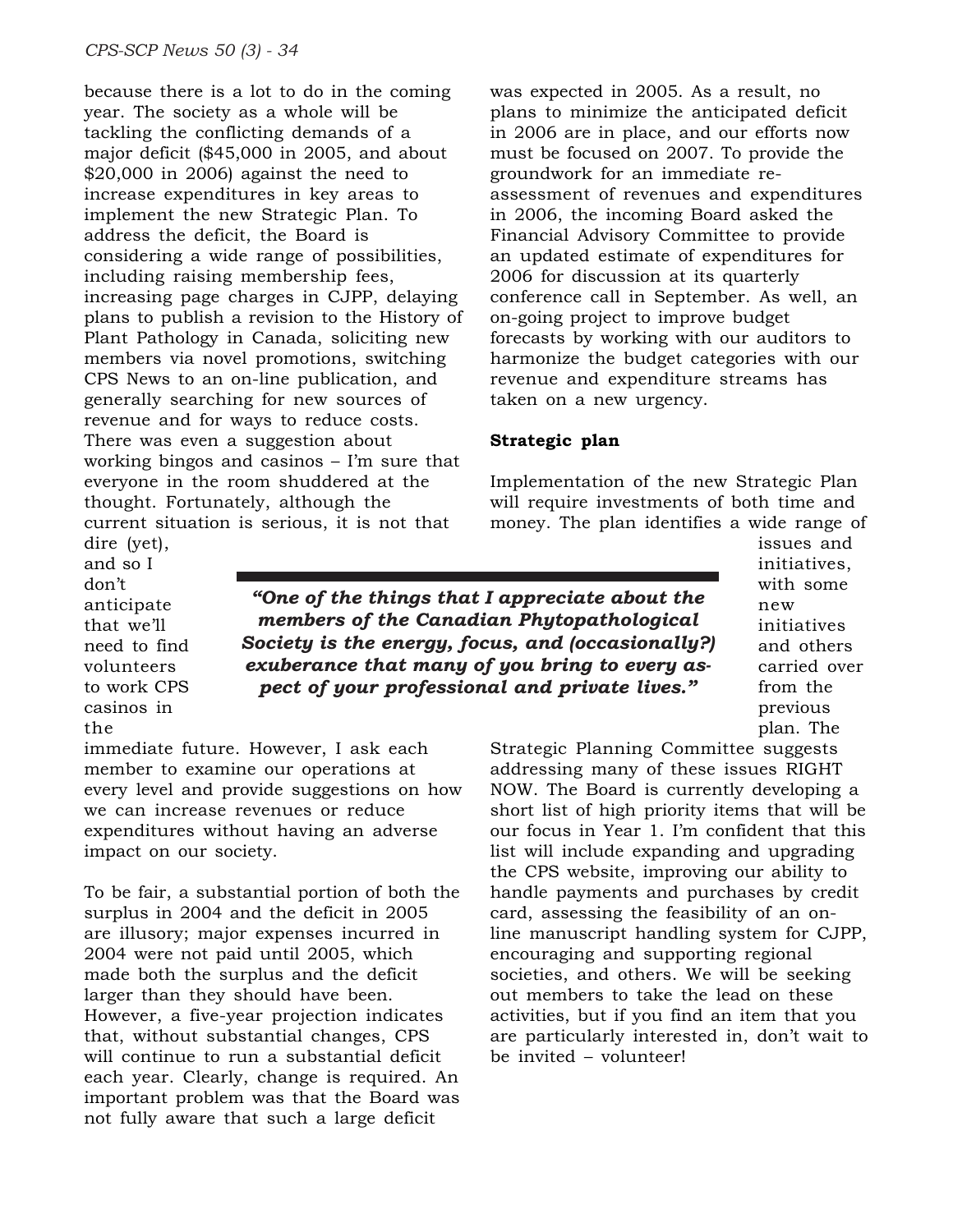#### **Volunteers and winners**

On behalf of the society, I would like to thank everyone who contributed their time and energy to CPS in the past year. This list includes Board members, Committee Chairs and members, editors and collators, authors and distributors of CPS publications, local arrangements committees, and regional representatives. One group that merits special recognition is the Strategic Planning Committee, chaired by Ron Howard with assistance from David Kaminski. They completed an enormous amount of work on a tight time schedule (from initiation to completion in under a year) that will provide direction for CPS over the next five years. As further proof of their efficiency, they plan to complete a post-mortem of the planning process and present a final report to the Board by December 2006.

Another group that merits special recognition is those who left the Board this year. Richard Hamelin completed his term as Past-president, Sue Boyetchko completed her term as Senior Director, and Gayle Jesperson stepped down after serving as Membership Secretary from 2001 to 2006. Thanks to each of you for contributing your time, ability and enthusiasm to build our society.

It is my pleasure to welcome several new members to the CPS Board: Mary Leggett as Vice-president, Khalid Rashid as Membership Secretary, and Randy Clear as Junior Director. There are also a number of committee chairs and committee members who will be taking on new roles and responsibilities within CPS. Thank you all for your willingness to serve as leaders within our society - I suspect that you will have an interesting and challenging year.

Finally, congratulations to the 2006 recipients of major awards of

achievement from CPS. These awards recognize outstanding contributions to the discipline of plant pathology in Canada. The recipients were: Verna Higgins (Fellow), Mike Celetti (Achievement in Plant Disease Management), and Russell Tweddell (Outstanding Young Scientist).

In closing, CPS faces important challenges in 2006. CPS is living beyond its means – we must re-examine revenues and expenditures, and develop new sources of income. The number of research / teaching positions in plant pathology in Canada is declining each year – the direction proposed in the Strategic Plan is to broaden our base to increase membership. Similarly, it is difficult to attract the most talented students to our discipline – the Strategic Plan directs us to provide our students with improved opportunities for communication and job hunting through expansion of our webbased services, and be more proactive in encouraging interest and excitement about science (especially plant pathology) in schools. On the plus side, our society has a strong membership base, a steady revenue stream, a tradition of dedicated volunteers, a plan for the future, and the talent and energy of its members. We remain a strong and vibrant organization, and I look forward to working with you in the year ahead.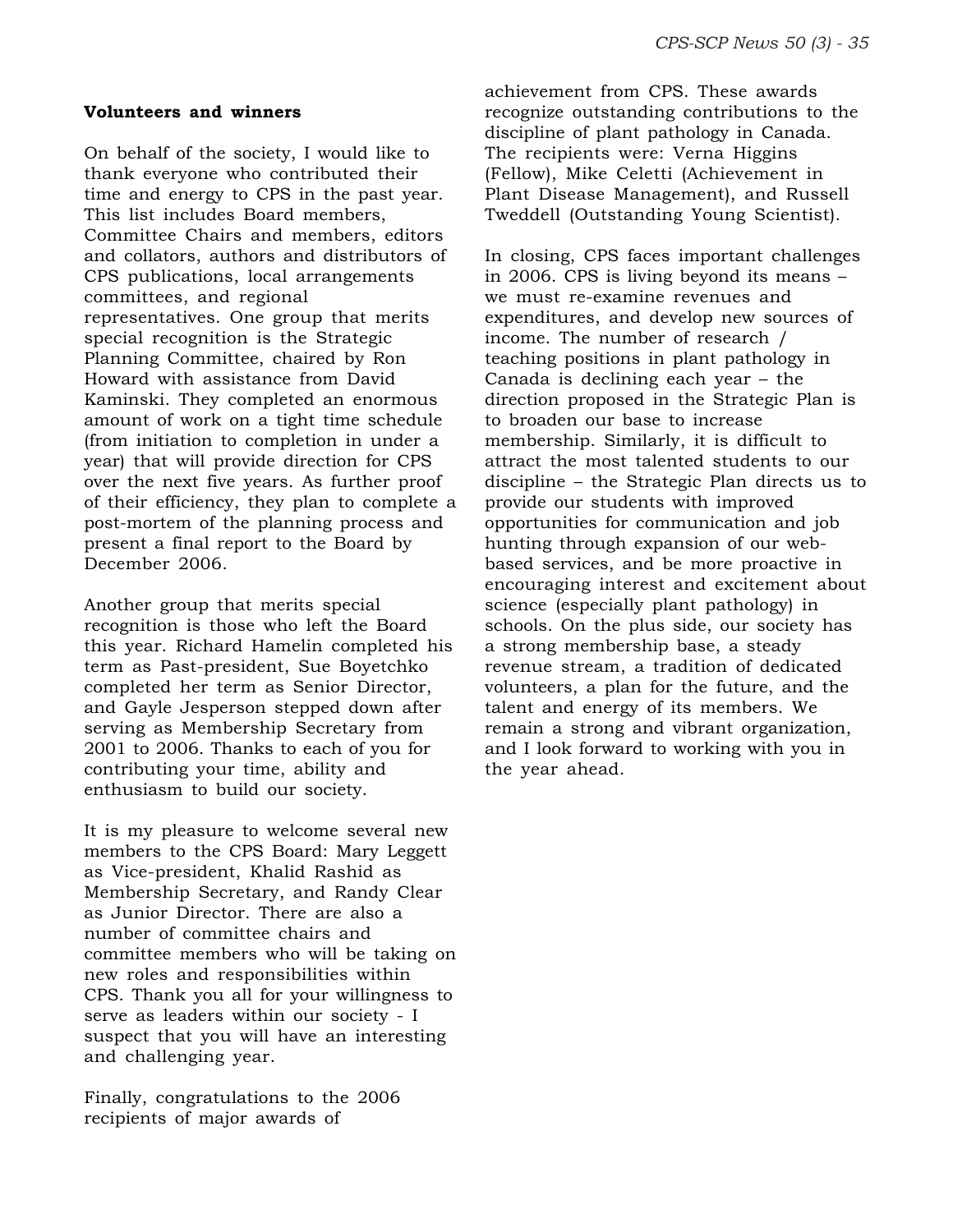Un aspect que j'apprécie au plus haut point chez les membres de la Société Canadienne de Phytopathologie est l'énergie, la détermination et, parfois, l'exubérance dont plusieurs d'entre vous font montre dans chaque aspect de votre vie professionnelle et privée. Il en résulte que les réunions annuelles de la SCP ont toujours présenté des séances scientifiques instructives, suscitant la réflexion, parallèlement à des activités sociales qui constituent des occasions de renouer avec de vieux copains, faire de nouvelles connaissances et parler métier avec des collègues de partout au pays. La réunion conjointe SCP-APS-MSA de cette année n'a pas fait exception. Ceux qui parmi vous n'ont pu assister à l'évènement ont raté une occasion de rencontrer plus de 1800 participants venus de tout le continent, de glaner de l'information lors de centaines de présentations, de posters, de colloques et d'ateliers de travail, et de goûter à une cuisine et un divertissement

faire face au déficit, le Conseil envisage un large éventail de possibilités, y compris augmenter la cotisation des membres et les frais de page du CJPP, retarder la préparation d'une édition révisée de *History of Plant Pathology in Canada*, recruter de nouveaux membres par de la publicité promotionnelle, transformer le CPS/SCP News en une publication en ligne et, de façon générale, rechercher de nouvelles sources de revenu et des façons de réduire les coûts. Il y a même eu une suggestion d'envisager des bingos et des casinos – je suis certain que chacun a frémi à l'idée. Heureusement, quoique sérieuse, la situation n'est pas désespérée à ce point (pas encore), et je ne pense pas que nous aurons besoin de volontaires pour exploiter un casino de la SCP dans un avenir rapproché. Cependant, je demande à chaque membre d'étudier chacune de nos opérations à tous les niveaux et de fournir des suggestions sur des façons d'augmenter les revenus ou de

parmi les meilleures qu'offre l'Amérique du Nord. Je pense que chaque participant est reparti avec de nouvelles idées de recherche, de

*<<Un aspect que j'apprécie au plus haut point chez les membres de la Société Canadienne de Phytopathologie est l'énergie, la détermination et, parfois, l'exubérance dont plusieurs d'entre vous font montre dans chaque aspect de votre vie professionnelle et privée.>>*

réduire les dépenses sans affecter négativement notre Société.

Honnêtement, une partie substantielle du surplus

de 2004 et du déficit de 2005 est trompeuse; des dépenses importantes effectuées en 2004 ne furent payées qu'en 2005, ce qui fait paraître le surplus et le déficit plus importants qu'ils ne le sont en réalité. Cependant, une projection quinquennale montre que la SCP continuera à faire des déficits substantiels à chaque année, à moins que des changements importants ne soient faits. En clair, des changements s'imposent. Le fait que le Conseil n'était pas vraiment au courant qu'un déficit si important pour 2005 était attendu cause un gros problème. Il en résulte qu'aucun

nouvelles possibilités de collaboration et de merveilleux souvenirs.

#### **Déficit budgétaire**

Le volontarisme de ses membres est une autre caractéristique que j'apprécie de la SCP. C'est une bonne chose puisqu'il y aura beaucoup à faire l'année prochaine. En gros, la Société devra faire face au problème d'un déficit important (45 000 \$ en 2005 et environ \$20 000 \$ en 2006) versus le besoin d'augmenter les dépenses dans des secteurs clés pour mettre en place le nouveau Plan stratégique. Pour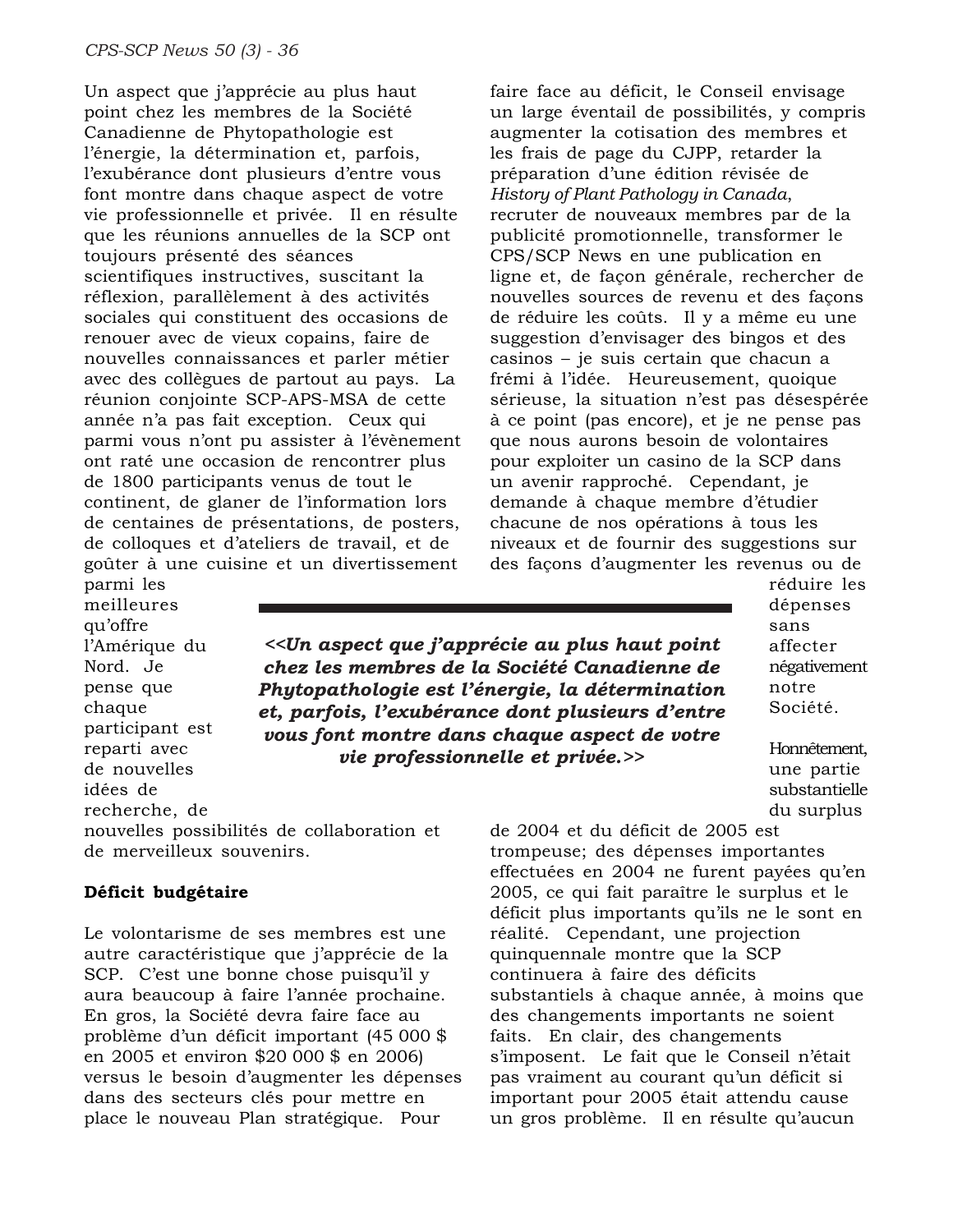plan n'a été mis en place pour minimiser le déficit anticipé pour 2006, et les efforts doivent maintenant être concentrés sur 2007. En vue de faire le travail préparatoire à une réévaluation des recettes et des dépenses pour 2006, le nouveau Conseil a demandé au Comité consultatif sur les finances de fournir un estimé à jour des dépenses pour 2006 pour discussion lors de sa conférence téléphonique trimestrielle en septembre. Aussi, un projet en cours visant à améliorer les prévisions budgétaires en travaillant de concert avec nos vérificateurs pour harmoniser les postes budgétaires avec le flot de nos recettes et déboursés est devenu plus urgent.

#### **Plan stratégique**

La mise en oeuvre du nouveau Plan stratégique exigera d'investir temps et argent. Le Plan identifie un large éventail de problématiques décisionnelles et d'initiatives, dont quelques-unes sont nouvelles et d'autres proviennent du précédant Plan. Le Comité du Plan stratégique suggère d'aborder plusieurs de ces problématiques dès maintenant. Le Conseil est en train de développer une courte liste de priorités sur lesquelles se portera notre attention en l'An 1. Je crois que cette liste inclura le développement et la mise à jour du site Web de la SCP, l'amélioration de notre capacité à gérer les paiements et les achats par cartes de crédit, l'évaluation de la faisabilité d'un système de gestion en ligne des manuscrits pour le CJPP, l'encouragement et le soutien des sociétés régionales, et autres. Nous nous adresserons aux membres afin de trouver des responsables pour ces activités, mais si vous vous êtes intéressé à un item en particulier, n'attendez pas d'être invité – portez-vous volontaire!

#### **Volontaires et gagnants**

Au nom de notre société, je remercie tous ceux qui ont donné de leur temps et de leur énergie à la SCP au cours de la dernière année. La liste comprend les membres du Conseil; les présidents et membres des comités; les rédacteurs, compilateurs, auteurs et distributeurs des publications de la SCP; les comités organisateurs locaux; et les représentants régionaux. Un groupe qui mérite une reconnaissance toute spéciale est celui du Comité de planification stratégique, présidé par Ron Howard avec l'aide de David Kaminski. Ils ont accompli une grande quantité de travail en très peu de temps (moins d'un an entre le début et la fin) afin de fournir des orientations à la SCP pour les cinq prochaines années. Ils prévoient réaliser une évaluation du processus de planification et présenter un rapport final au Conseil pour décembre 2006, une autre démonstration de leur efficacité.

Un autre groupe qui mérite des remerciements particuliers est celui de ceux qui quittent le Conseil cette année. Richard Hamelin a terminé son mandat de Président sortant, Sue Boyetchko a terminé son mandat de Directrice senior, et Gayle Jesperson a quitté le poste de Secrétaire à l'adhésin qu'elle a occupé de 2001 à 2006. Merci à chacun d'entre vous pour le temps, les compétences et l'enthousiasme qui ont profité à notre société.

C'est avec plaisir que je souhaite la bienvenue plusieurs nouveaux membres au Conseil de la SCP : Mary Leggett comme Vice-présidente, Khalid Rashid comme secrétaire à l'adhésion, et Randy Clear comme Directeur junior. Il y a aussi plusieurs nouveaux présidents et membres de comités qui vont remplir des rôles et occuper des postes au sein de la SCP. Merci à tous pour le volontarisme démontré pour agir comme leaders de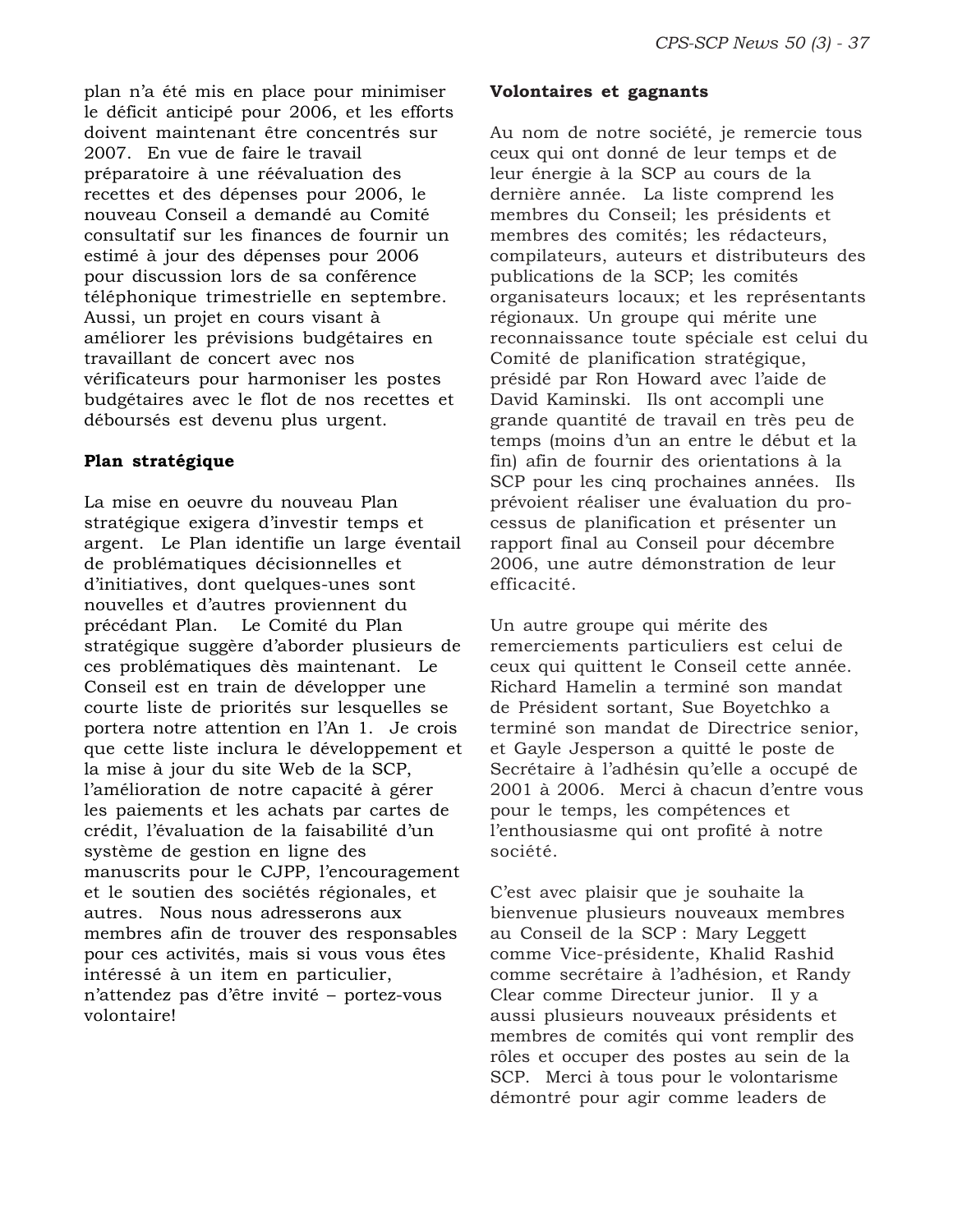notre société – je prédis que vous aurez une année captivante remplie de défis.

Aussi, je félicite les gagnants 2006 des principaux prix de la SCP pour leur contribution. Ces prix ont reconnu leurs apports exceptionnels à la science de la phytopathologie au Canada. Les gagnants ont été : Verna Higgins (Compagnon), Mike Celetti (Contributions à la lutte contre les maladies des plantes) et Russell Tweddell (Jeune scientifique d'excellence).

Pour terminer, la SCP doit relever d'importants défis en 2006. La SCP vit audessus de ses moyens – nous devons réexaminer les revenus et les dépenses, et développer de nouvelles sources de revenu. Au Canada, le nombre de postes de chercheur ou d'enseignants en phytopathologie diminue à chaque année – l'orientation proposée dans le Plan stratégique est d'élargir le bassin de membres possibles. De même, il est difficile d'attirer les meilleurs étudiants en phytopathologie – le Plan stratégique nous propose de fournir à nos étudiants des opportunités supplémentaires de communication et de recherche d'emploi par l'accroissement de nos services sur le web, et d'être plus proactifs auprès des écoles afin de stimuler l'intérêt et la passion pour les sciences (la phytopathologie en particulier). Les aspects positifs de notre société sont qu'elle a une solide base de membres, des revenus réguliers, une tradition de volontaires dévoués, un plan pour l'avenir, et le talent et l'énergie de ses membres. Nous allons demeurer une organisation forte et vivante, et j'ai hâte de travailler avec vous au cours de la prochaine année.

## **Committee Reports**

#### **2006 CPS Awards Committee Report**

The following awards were announced and presented at the joint APS/MSA/CPS Annual Meeting on August 1, 2006; CPS Fellow, CPS Award for Achievement in Plant Disease Management, CPS Outstanding young Scientist Award, two awards each for Graduate Student Travel, Best Student Oral and Best Student Poster Presentations.

#### **Graduate Student Travel Award**

Xiaowei Guo, Department of Plant Science, University of Manitoba. He presented his results from his Ph.D. work in his poster presentation entitled "Prediction of deoxynivalinol in spring wheat based on cropping practices, *Fusarium* spores on a wheat head and rainfall at the flowering stage."

Taye Zegeye, Department of Plant Science, University of Manitoba. He presented his Ph.D. results in his poster presentation titled "Transfer of stem rust resistance from diploid to hexaploid oat."

Both students were awarded \$300 towards their travel expenses.

#### **Best Student Oral Presentation**:

 $1<sup>st</sup>$  place: L. Joly, Laurentian, Forestry Centre, Canadian Forest Service, Quebec. "Unravelling the secrets of secretomics in poplar leaf rusts (*Melampsora* spp.)."

2<sup>nd</sup> Place: S. M. Lehman, Department of Biological Sciences, Brock University. "Competition between *Erwinia amylavora* and *Erwinia pyrifoliae* on pear blossoms."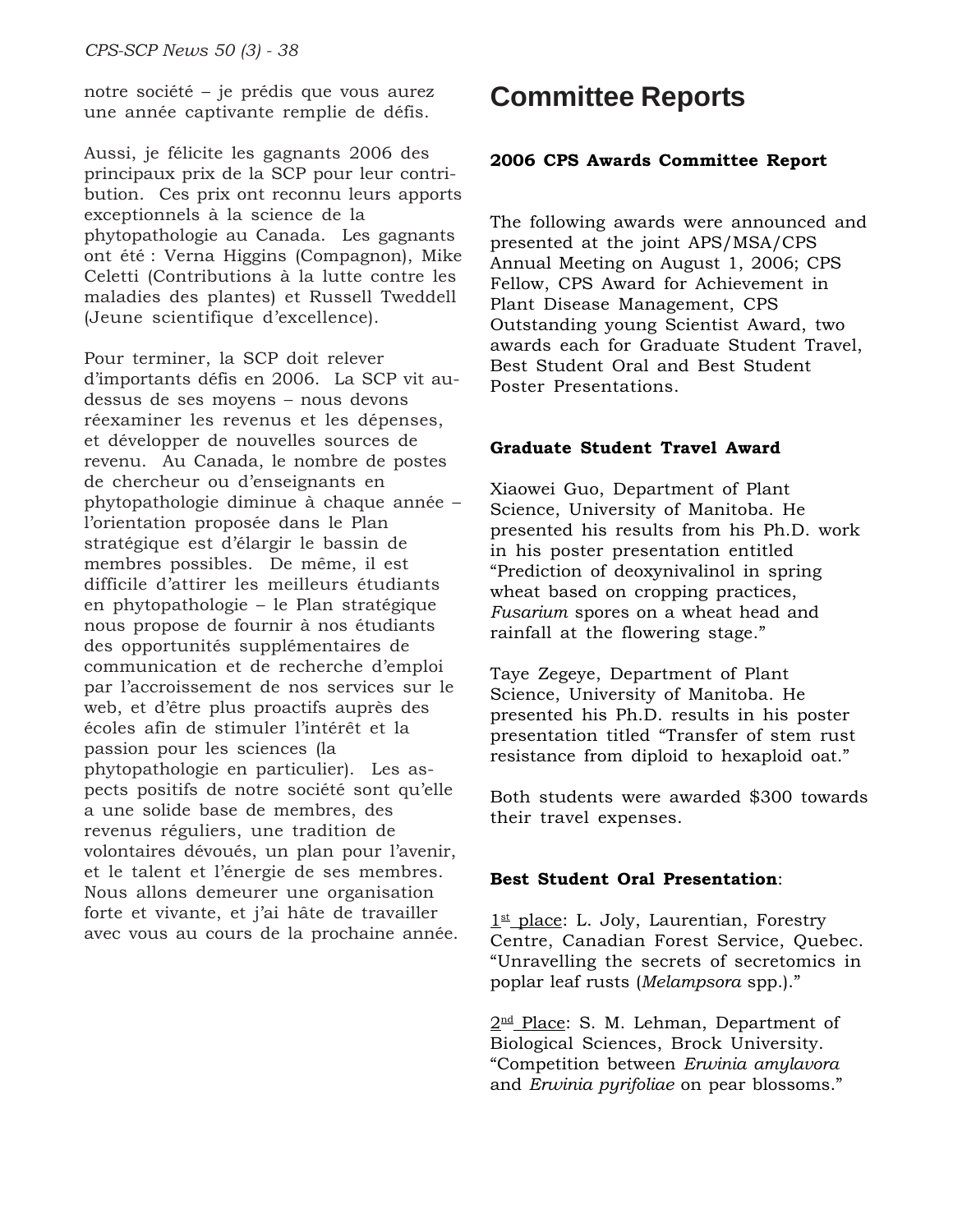#### Honourable Mention -

G.J. Bilodeau. Laurentian, Forestry Centre, Canadian Forest Service, Quebec. "Analysis of single nucleotide polymorphisms in populations of *Phytophthora ramorum.*"

Best Student Poster Presentation  $1<sup>st</sup>$  place: Taye Zegeye. Department of Plant Science, University of Manitoba. "Transfer of stem rust resistance from diploid to hexaploid oat."

2<sup>nd</sup> Place: Sophie Boivin, Department of

phytologie, Laval University. "Effect of Fe, Cu and Mo on mycelial growth of *Helminthosporium solani*, the causal agent of potato silver scurf."

#### Honourable mention

D.H. Langdon, Southern Crop Protection and Food Research Centre, AAFC. "Screening commercial biocontrol agents for inhibition of Monilinia blight (mummy berry) on low bush blueberry."

All first place awardees in the oral presentation and poster competitions received a one year membership in the Society, an engraved plague, and the amount of \$150.

#### **CPS Fellow Award**

#### **Dr. Verna Higgins-Fellow of the Canadian Phytopathological Society**

The Canadian Phytopathological Society is proud to announce that Dr. Verna Higgins has been named as a Fellow of the Society. Dr. Verna J. Higgins



**André Lévesque, President, CPS-SCP and Deena Errampalli, CPS-SCP Secretary presenting Verna Higgins with the Canadian Phytopathological Society Fellow Award**

received her M.Sc. and Ph.D. degrees in Plant Pathology from Cornell University, Ithaca, NY. in 1966 and 1969, respectively. After graduation, she joined the Botany Department at the University of Toronto as an Assistant Professor, and was promoted to Associate Professor in 1973 and to Full Professor in 1981. She served as the Chair of the Botany Department from 1992 to 1998.

During her career, Dr. Higgins taught several undergraduate and graduate courses in the area of plant-microbe

interactions and plant pathology. She had trained 17 M.Sc. and 6 Ph.D. students and 3 postdoctoral fellows. At the University of Toronto, she held many administrative positions and chaired, or has been a member of many Departmental, University and External committees including chairing the NSERC Plant Biology committee. Dr. Higgins has authored over 84 scientific papers, reports and book chapters, and several abstracts. After a long and illustrious career of 34 years, she retired from

University of Toronto in 2003. She is currently an emeritus professor at University of Toronto.

Dr. Higgins is recognized internationally in the area of mechanisms of genetically defined plant disease resistance. Her research was directed primarily at understanding how plants defend themselves against fungal pathogens. She adopted the *Cladosporium fulvum*-tomato system and studied the role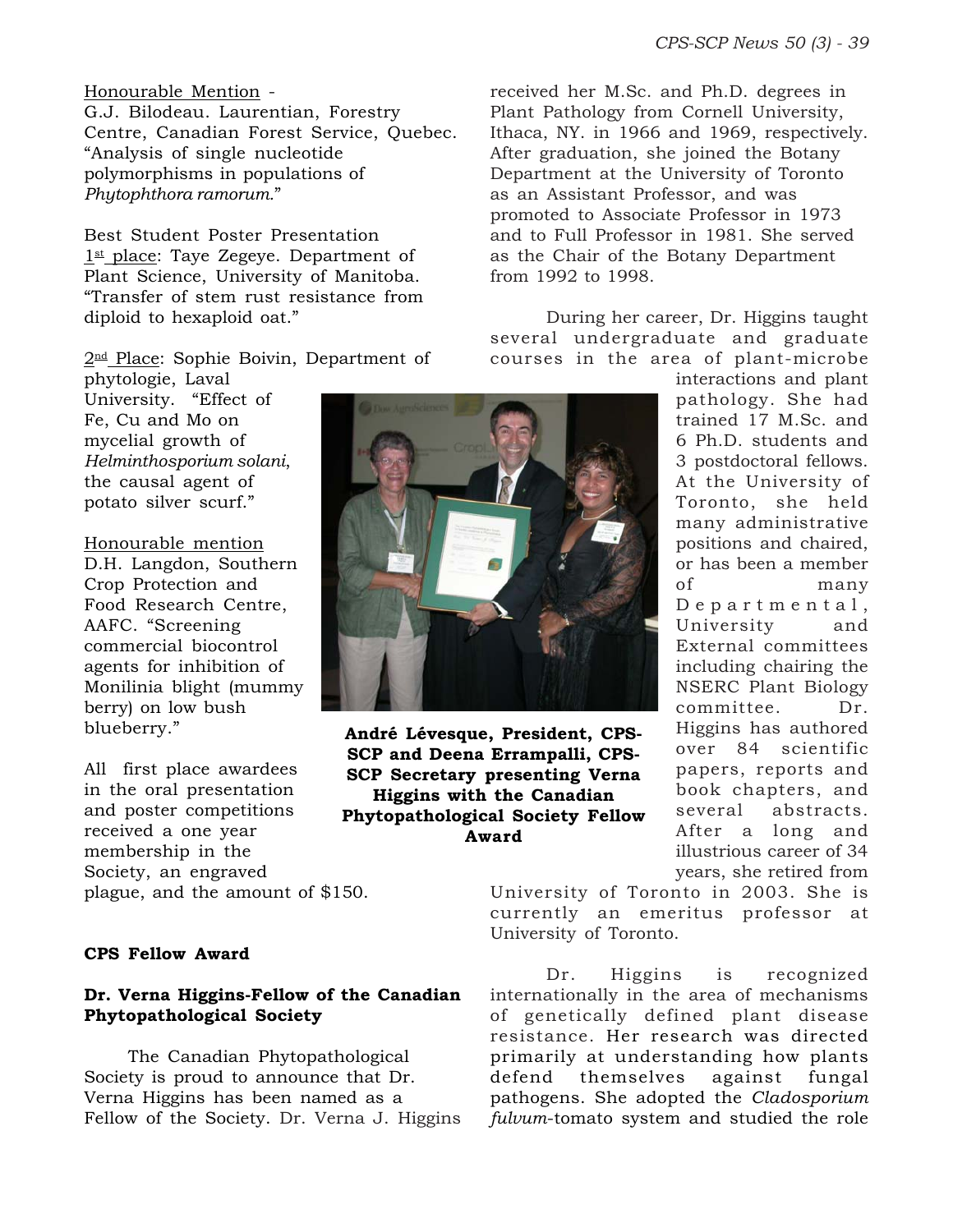of phytoalexins, elicitors, cell wall changes and reactive oxygen species in resistance of tomato to *Cladosporium fulvum*.

She is an active member of several scientific societies, including a past member of the Disease and Pathogen Physiology Committee, Biochemistry, Physiology and Molecular Biology Committees of the American Phytopathological Society. Her editorial contributions to scientific societies include, Associate Editor of Physiological Plantarum, Plant Pathology, Phytopathology, and Canadian Journal of Plant Pathology.

Dr. Higgins joined CPS in 1969 and

has provided service and leadership to CPS and to the phytopathology scientific community in Canada throughout her 34-year professional career and beyond. She served as President of the CPS Governing Board from1989-90 and contributed significantly to the following CPS committees; Resolutions Committee, Proceedings Committee, Member of Council, Awards Committee, Science Policy Committee, CFBS



**André Lévesque, President, CPS-SCP presenting Michael Celetti with the CPS Award for Achievements in Plant Disease Management**

program committee, Strategic Planning Committee, and Science Policy Committee, and was President-elect 1988-89. She organised the Workshop on Active Oxygen Species in Plant Disease for the International Congress of Plant Pathology, Montreal, July, 1993. Interestingly, she served two terms on some committees such as the Awards committee. She has been a strong advocate for the promotion of the profession of plant pathology in Canada and she has given many talks, including a talk at the annual meeting of the Western Ontario Region of CPS in

Guelph in 2003, on how to encourage and retain young students and researchers in the area of plant pathology in Canada. Currently, she is involved in the "CPS History Book" project that has been initiated as a part of CPS 75th anniversary activities in 2004.

Dr. Verna J. Higgins' outstanding contributions to the profession of plant pathology and to our Society merit the honour of **Fellow of The Canadian Phytopathological Society (CPS).**

#### **CPS Award for Achievements in Plant Disease Management**

**Michael Celetti's** outstanding and numerous contributions in the areas of research, extension, and service in plant pathology and disease management, merits receiving the 2006 CPS Award for Achievements in Plant Disease Management. Mr Celetti received his M.Sc. in 1984, from the University of Guelph. His M.Sc. research topic was the study of *Fusarium*

species associated with crown rot of winter wheat. He has published over 100 scientific papers, abstracts, reports and media talks and contributed to more than 60 presentations in scientific workshops. Mike had served on several committees including the CPS site selection committee, organization committee and is presently a member of the awards committee. Michael is currently the Chair of the Plum Pox National Task Force.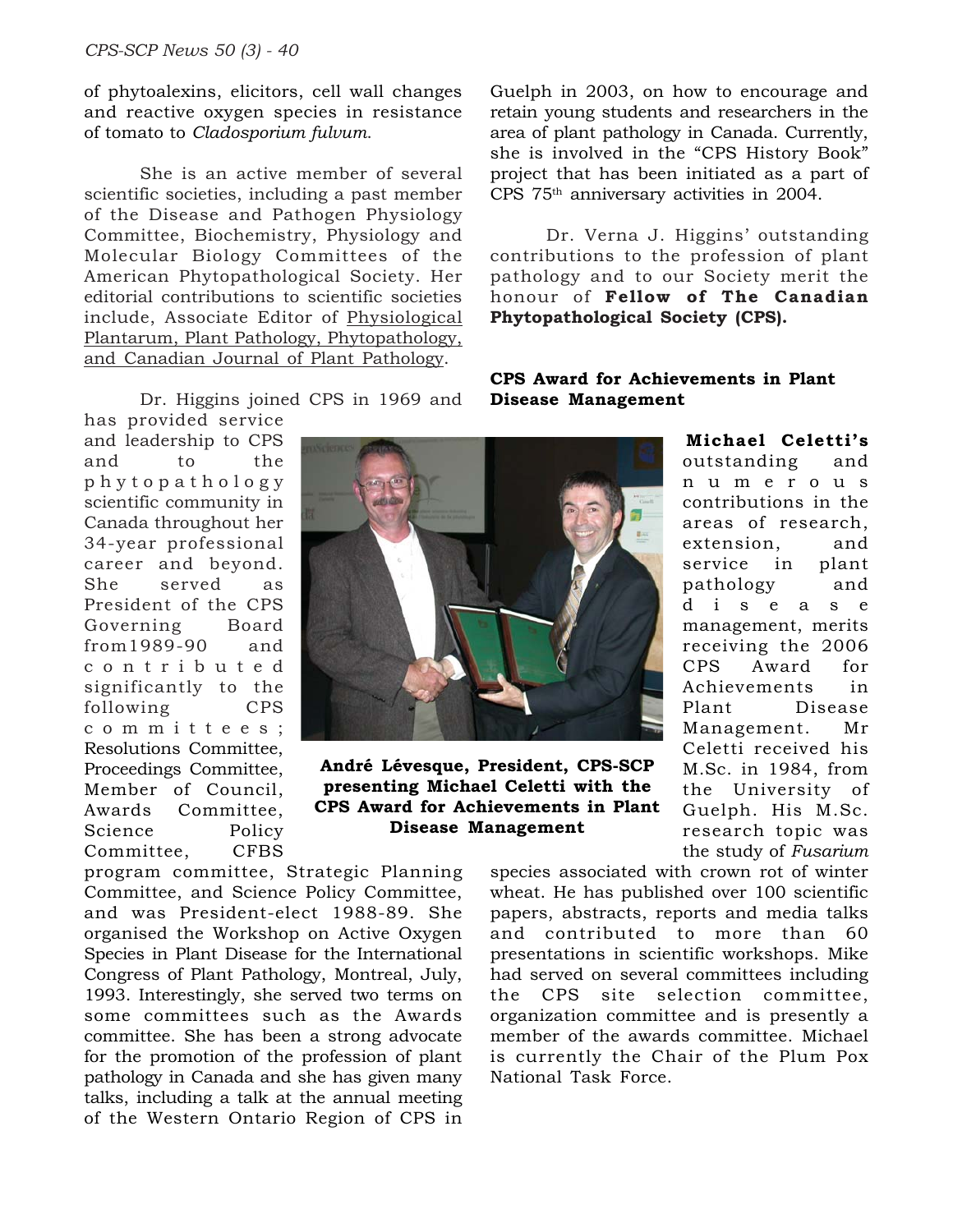Since coming to the Ontario Ministry of Agriculture, Food and Rural Affairs (OMAFRA), he has made significant contributions to Ontario agriculture and had worked on a phenomenal variety of crops and diseases. Amongst his significant contributions include: identification of a new bean disease in Canada (e.g. First report of Angular leaf spot on beans, 2001),

and in Luke, Belgium, respectively. He then joined the Horticultural Research Center (Centre de recherche en horticulture/ Horticultural Research Center - CRH, Université Laval) to work on different diseases affecting vegetable crops. In 2002, he accepted the position of Assistant Professor in the Plant Science Department, Université Laval, and since

development of integrated pest management methods for several crops and/ or diseases, and assessment of disease control practices such as fungicides and alternatives to fungicides (e.g. The effect of gypsum as a soil amendment on red stele in strawberries).

In recent years, Michael has become involved with several national plant health task forces focused on the management of

new introduced diseases to Canada, including plum pox virus of pome fruits and sudden oak death (*Phytophthora ramorum).* He has made thoughtful contributions to the development of policies and protocols for plant health in Canada.

#### **Outstanding Young Scientist Award**

**Dr. Russell Tweddell's** research accomplishment and valuable practical application of scientific or technological expertise in plant pathology are a testimonial to his significant contribution to this field. Dr. Russell Tweddell received his Ph.D. jointly from Laval/McGill University in 1995. From 1996-1998, he completed PDF training in Food Chemistry and in industrial production of biocontrol agents in Toulouse, France



**André Lévesque, President, CPS-SCP presenting Russell Tweddell with the Outstanding Young Scientist Award**

2005, he has been the head of the CRH.

As a young scientist, Dr. Tweddell has made an outstanding contribution to plant pathology in Canada. He has to his credit more than 20 papers in refereed high impact journals such as *Applied and Environmental Microbiology* , *Mycological Research*, and *Soil Biology & Biochemistry.* His research on potato diseases has made a significant contribution to the

field of biological control and pathology of potato crops. The quality and the originality of his work were recognized very early in his career. His M.Sc. research topic received the *Norman Childers Student Award 1991* of The American Society for Horticultural Sciences. In 1995, he received the *Luella K. Weresub Award* (Canadian Botanical Association) for his Ph.D. contribution to the physiology of the mycoparasite *Stachybotrys elegans*. This award is given annually for the best paper published by a student in mycology at Canadian Universities. In 2003, he received the *Early Career Achievement Award 2003* given by the APS (Northeastern Division) for impressive contributions to plant pathology by a researcher early in his career. Along with his contribution to the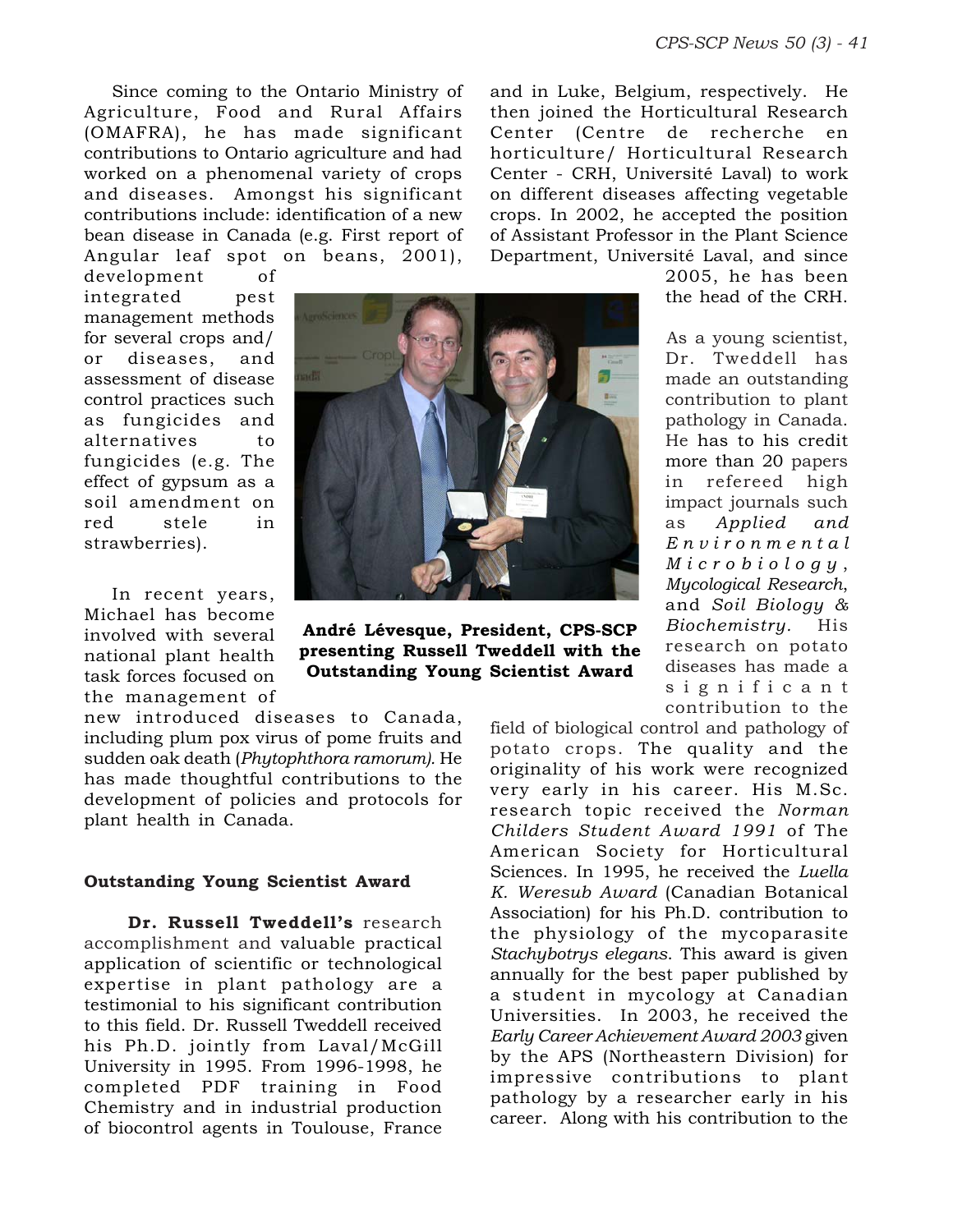*CPS-SCP News 50 (3) - 42*

development of new knowledge in plant pathology, he contributes to the academic and research training of young researchers in this field by supervising several graduate students. Since 1998, he has supervised more than 17 graduate students and PDFs, and contributes to the academic training of undergraduate students in the fields of plant pathology/ mycology.

Dr Tweddell works in close collaboration with growers of potato, carrot and greenhouse tomato crops in the region of Québec City. He regularly tests carrot cultivars for their sensitivity to cavity spot in order to help producers select the less sensitive ones. Recently, he developed a low cost chemical cocktail to sterilize nutritive solutions for the greenhouse tomato industry.

In a short period of time, Russell was able to obtain funding from both governments and private companies, most notably from CFI and succeeded to establish a research program on the integrated control of diseases affecting horticultural crops. He is active in various scientific societies including the Québec Society for the Protection of Plants, the Canadian Phytopathological Society (regional representative for Québec), the APS, the Mycological Society of America and the Potato Association of America (member).

Congratulations to all award recipients and special thanks to all those who prepared and submitted nominations. Thanks are also extended to all members of the Awards Committee, Michael Celetti, Antonet Svircev, Sabine Banninza and to Jill Thomson for their sincere effort and hard work all through out the year.

Submitted by: Suha Jabaji, Chair, CPS-SCP Awards Committee



**André Lévesque, President, CPS-SCP presenting Xiaowei Guo with the Graduate Student Travel Award**



**André Lévesque, President, CPS-SCP presenting L. Joly with the Best Student Oral Presentation (1st place)**



**André Lévesque, President, CPS-SCP presenting Taye Zegeye, with the Best Student Poster Award (1st place). Taye also received the Graduate Student Travel Award**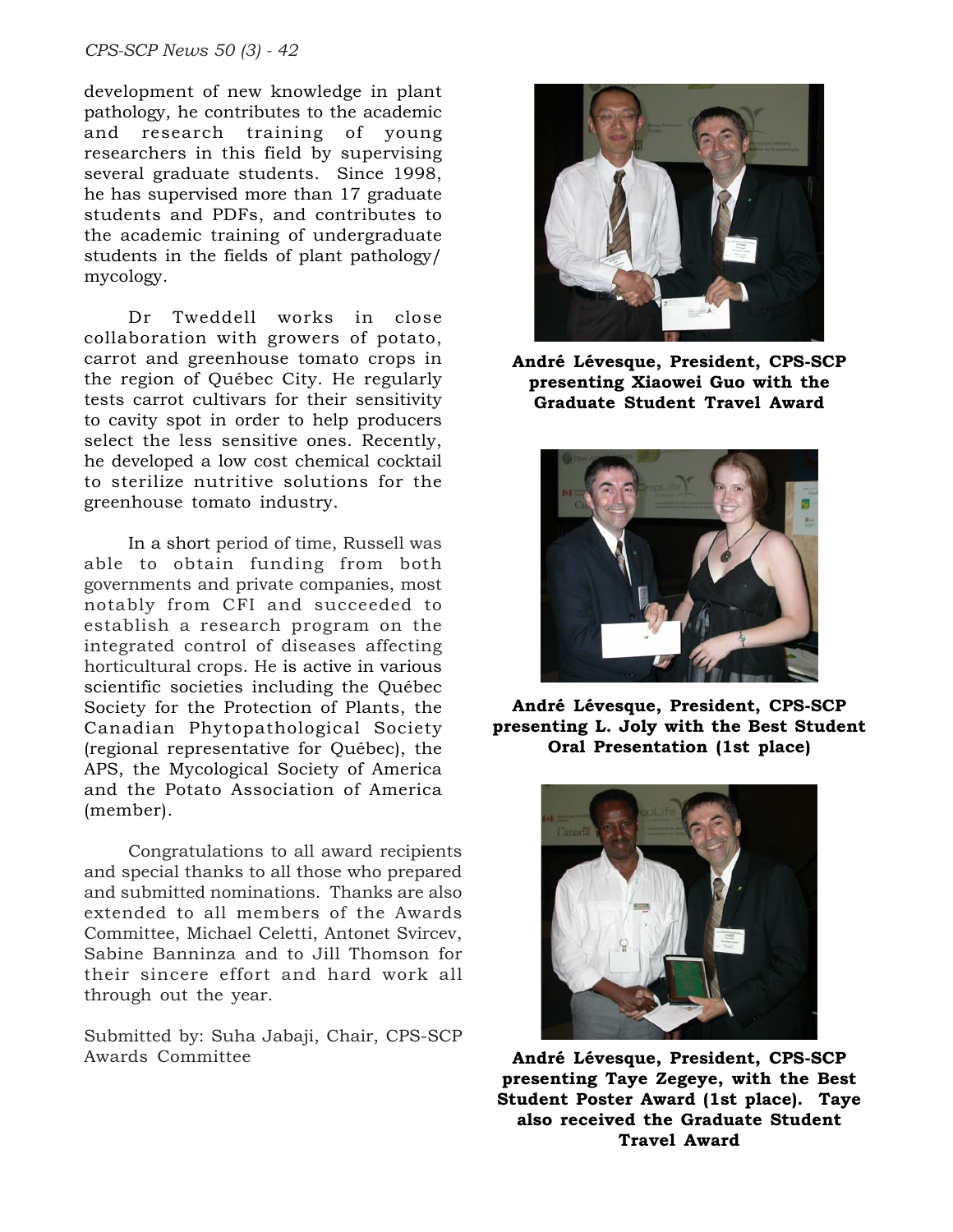#### **CPS Financial Advisory Committee Report**

#### **31 July 2006**

Members Present: R. C. Hamelin (Chair), A. Lévesque, J. Menzies, D. Fernando, B. Gossen, R. Howard, G. Peng, and L. Couture

Regrets: A. Hopkin, Z. Punja, R. Kutcher

The Financial Advisory Committee (FAC) met July 28th 2006, to (1) review the financial statements, (2) review the proposed budget for 2007, (3) review the format of financial statements and budget forecasts, and (4) discuss the proposed new strategic plan.

Financial Statement/Auditors Report for 2005

The financial statement for 2005, as prepared by the auditors, was reviewed by the FAC. There was a fairly large deficit in the General Operation, which can be accounted for by the lack of revenue from the 2005 Plant Canada meeting. By comparison, the 2001, 2002, and 2003 statements reported profits of over \$10,000. There was also a deficit for the Canadian Journal of Plant Pathology. However, there was an unusually large expense for printing and mailing in 2005, which will not be a recurrent expense. The Information Products Committee reported a large expense for the printing and marketing of Maladie des Grandes Cultures au Canada, but still reported a profit of nearly \$16,000 on very good sales of MGCC and DFCC. Overall, the Society reports a deficit of \$46,859 for 2005.

The proposed budget for 2007 comprises slight increases for the CPS Website, decreased expenses for Information Products, given our current inventory of books, and an amount to start the new edition of DPVCC. Predicted revenues will decrease, however, as the sales of our books will diminish. Also, since we are planning to meet with Plant Canada again for the annual meeting in 2007, no profits were budgeted for the annual meeting. An overall deficit is thus projected for 2007.

Format of financial statements and budget forecasts

Most of the problems have been fixed, but some problems remain in particular with the mailings. The Treasurer will keep an eye on this with the Past-president for the next budget exercise.

Proposed new strategic plan

The new strategic plan was presented and discussed. The items that will influence the Financial Advisory Committee were thoroughly examined and discussed in the light of the current budget situation. The proposed 2007 budget as well as the 5 year budget were adjusted to take into account some items for which the FAC felt actions were to be taken.

2007 CPS/SCP Budget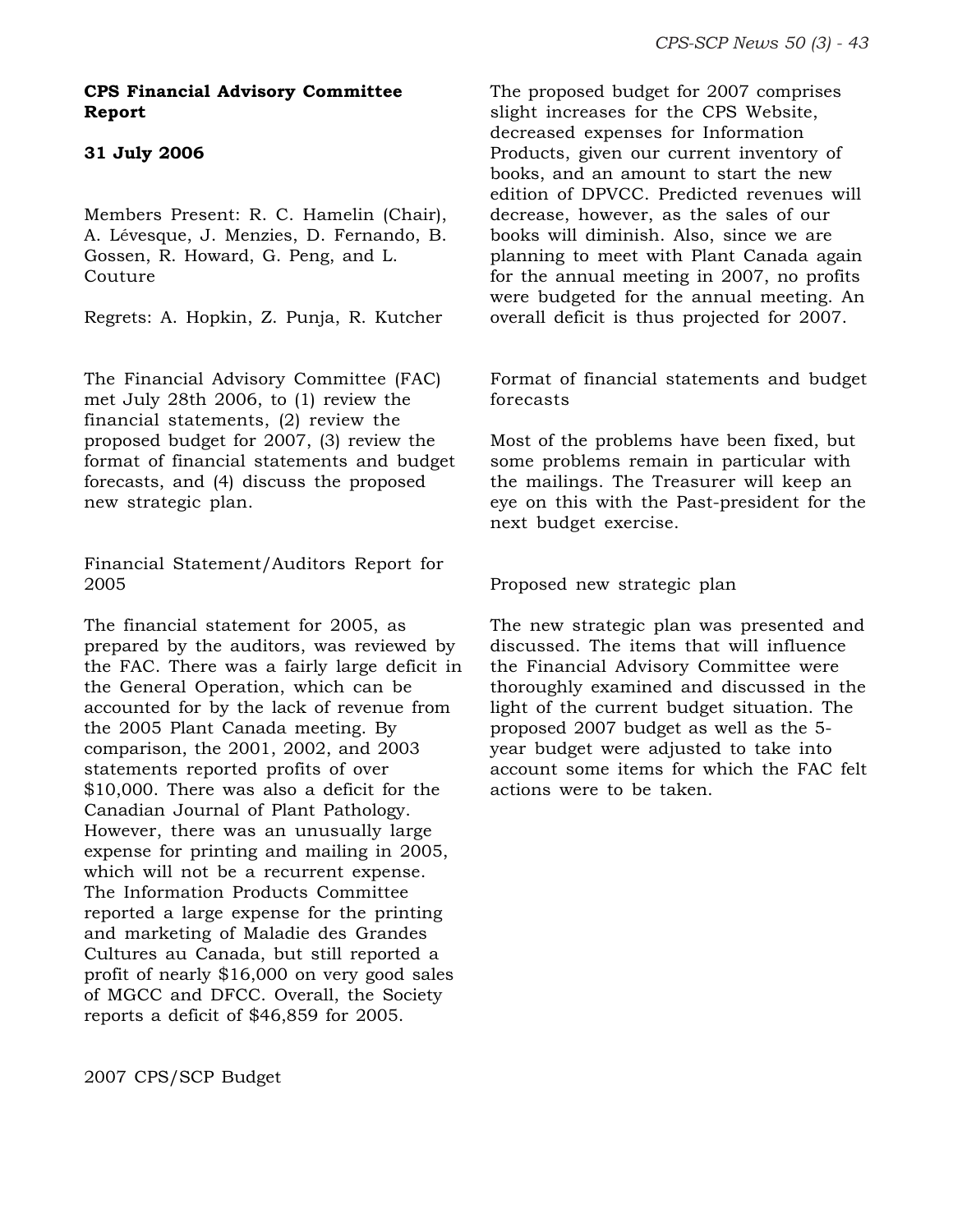$\bar{z}$ 

# **CPS 2007 Budget**

|                                            | 2007            | 2006            | 2005          |
|--------------------------------------------|-----------------|-----------------|---------------|
|                                            | <b>Budgeted</b> | <b>Budgeted</b> | <b>Actual</b> |
| <b>Revenues</b>                            |                 |                 |               |
| <b>General Operations</b>                  |                 |                 |               |
| Membership Dues (Sum of Dues)              | \$15,500        | \$17,580        | \$12,687      |
| Interest                                   | \$4,500         | \$4,500         | \$4,325       |
| <b>Annual Meeting</b>                      | \$10,000        | \$27,000        | \$7,277       |
| Subtotal - Revenue (General Operations)    | \$30,500        | \$49,080        | \$23,710      |
| Can. J. of Plant Pathology                 |                 |                 |               |
| Membership Dues                            | \$13,890        | \$13,470        | \$13,883      |
| Subscriptions (NRC-collected)              | \$35,000        | \$35,000        | \$29,196      |
| Page charges, reprints & abstracts         | \$40,000        | \$37,500        | \$43,537      |
| Subtotal - Revenue (CJPP)                  | \$88,890        | \$85,970        | \$86,617      |
| <b>Information Products</b>                |                 |                 |               |
| <b>MGCC Sales 3rd Edition</b>              | \$1,000         | \$16,500        | \$34,611      |
| DFCC Sales 3rd Edition - English           | \$10,000        | \$15,000        | \$11,264      |
| DPVCC/MRCLC                                | \$1,000         | \$1,000         | \$1,453       |
| Plant Pathology in Canada                  |                 | \$2,500         |               |
| Donations for Book Publishing              |                 |                 |               |
| Subtotal - Revenue (Information Products)  | \$12,000        | \$35,000        | \$47,328      |
| <b>Grand Total - Revenues</b>              | \$131,390       | \$170,050       | \$157,655     |
| <b>Expenditures</b>                        |                 |                 |               |
| <b>General Operations (GO)</b>             |                 |                 |               |
| Amortization                               |                 | \$300           |               |
| Annual meeting costs                       | \$10,000        | \$25,000        | \$9,692       |
| Regional meetings                          | \$4,000         | \$4,000         | \$755         |
| Awards - minting and framing               | \$1,000         | \$500           | \$1,115       |
| General/Miscellaneous                      | \$22,500        | \$20,000        | \$21,010      |
| ISPP (Meeting and Dues)                    | \$400           | \$350           | \$391         |
| Professional Services (auditors)           | \$9,000         | \$8,500         | \$8,271       |
| Society Newsletter (CPS NEWS)              | \$5,000         | \$5,000         | \$4,298       |
| Travel                                     | \$14,000        | \$16,000        | \$7,747       |
| <b>GO Subtotal - Expenditures</b>          | \$65,900        | \$79,650        | \$53,279      |
| Can. J. of Plant Pathology                 |                 |                 |               |
| <b>Electronic CJPP</b>                     | \$5,000         | \$5,000         |               |
| Printing, Mailing, Reprints                | \$75,000        | \$75,000        | \$108,651     |
| Salaries, Translation, Office Costs        | \$10,600        | \$10,600        | \$10,850      |
| <b>CJPP Subtotal - Expenditures</b>        | \$90,600        | \$90,600        | \$119,501     |
| Information Products (print, market, mail) |                 |                 |               |
| MGCC 3rd ed.- (DFCC - French)              | \$4,100         | \$4,500         | \$29,476      |
| DFCC 3rd ed.- English                      | \$2,500         | \$2,500         | \$1,815       |
| DPVCC/MRCLC                                | \$10,000        |                 | \$443         |
| Plant Pathology in Canada                  |                 | \$15,500        |               |
| IP Subtotal - Expenditures                 | \$16,600        | \$22,500        | \$31,734      |
| <b>Grand Total - Expenditures</b>          | \$173,100       | \$192,750       | \$204,514     |
| <b>Grand Total - Revenues</b>              | \$131,390       | \$170,050       | \$157,655     |
| Grand Net (R - E)                          | $-$41,710$      | $-$22,700$      | $-$46,859$    |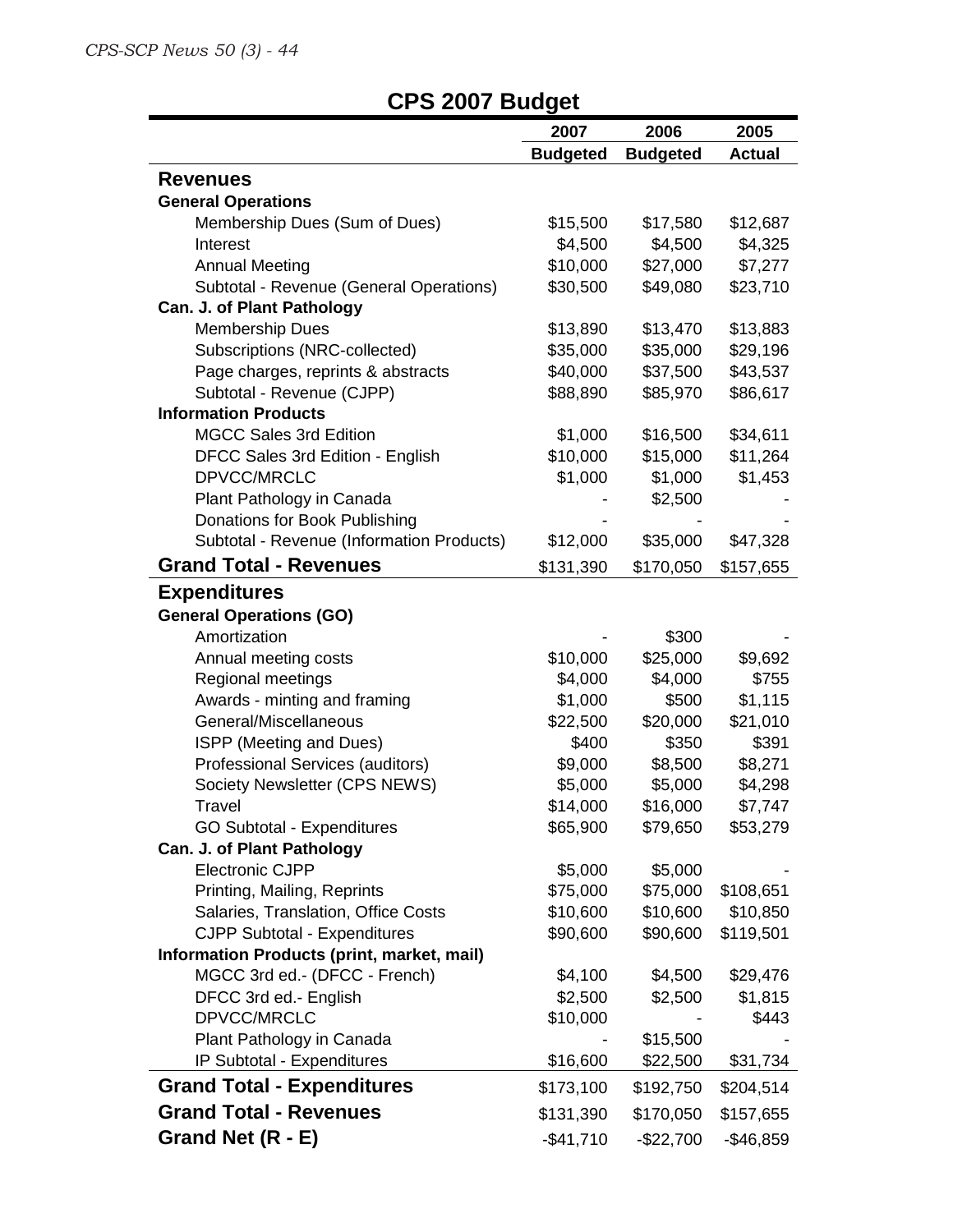#### **Canadian Phytopathological Society/La Société canadienne de phytopathologie Minutes from the 77th Annual General Meeting Minutes Assemblée 77 th Assemblée Générale Annuelle de la Société canadienne de phytopathologie Quebec City, Quebec, August 1, 2006**

There were 90 CPS members in attendance. Quorum is 25 members. Time: 12:18 PM to 1:25 PM and 6:35 PM to 7:15 PM.

#### **1. Welcome remarks from the President**

André Lévesque welcomed delegates and guests to the CPS annual general meeting in Quebec City.

#### **2. Moment of Silence for deceased members in 2005-2006**

There was a moment of silence held for a CPS member, Gordon Nelson (1925- 2005).

#### **3. Adoption of the AGM 2006 agenda**

André Lévesque outlined the  $77<sup>th</sup>$  Annual General Meeting agenda. Motion to adopt the agenda was moved by Tom Fetch and seconded by Jim Menzies. **Carried**.

#### **4. Adoption of Minutes from the AGM in Edmonton, AB, June 18, 2005 (CPS News September 2005)**

Motion to adopt the minutes was moved by Rudra Singh and seconded by Bruce Gossen. **Carried.**

#### **5. President's Report**

André Lévesque gave a report to the membership. This year, we had 90 members in attendance at the AGM and that is a record. In 2005-06 CPS was very involved in many activities including: organizing of the APS/CPS/MSA joint meeting; release of the CD "Maladies et Ravageurs des Cultures Légumières au Canada"; release of the special 75th anniversary issue of the Canadian Journal of Plant Pathology; obtaining the approval for constitutional change regarding the change in the voting procedure for Board and committee members; changes in our approach to tackle important science policy issues such the creation of a plant health network; initiating the preparation of a new edition of Diseases and Pest of Vegetable Crops in Canada; finding a permanent home for the student and visitor photo collection of professor Sackston; completing the scanning and online release of all the older volumes of CJPP; some changes to the education and public awareness committee; indexing and digitizing of Canadian Plant Disease Survey; streamlining of budget items in CPS financial statements; and planning of future CPS meetings, including our participation at ICPP 2008 in Torino, Italy. André thanked Ken Conn and Russell Twiddell in indexing the names for the meeting program; and Tony Hopkin, Jim Menzies and Richard Bélanger for their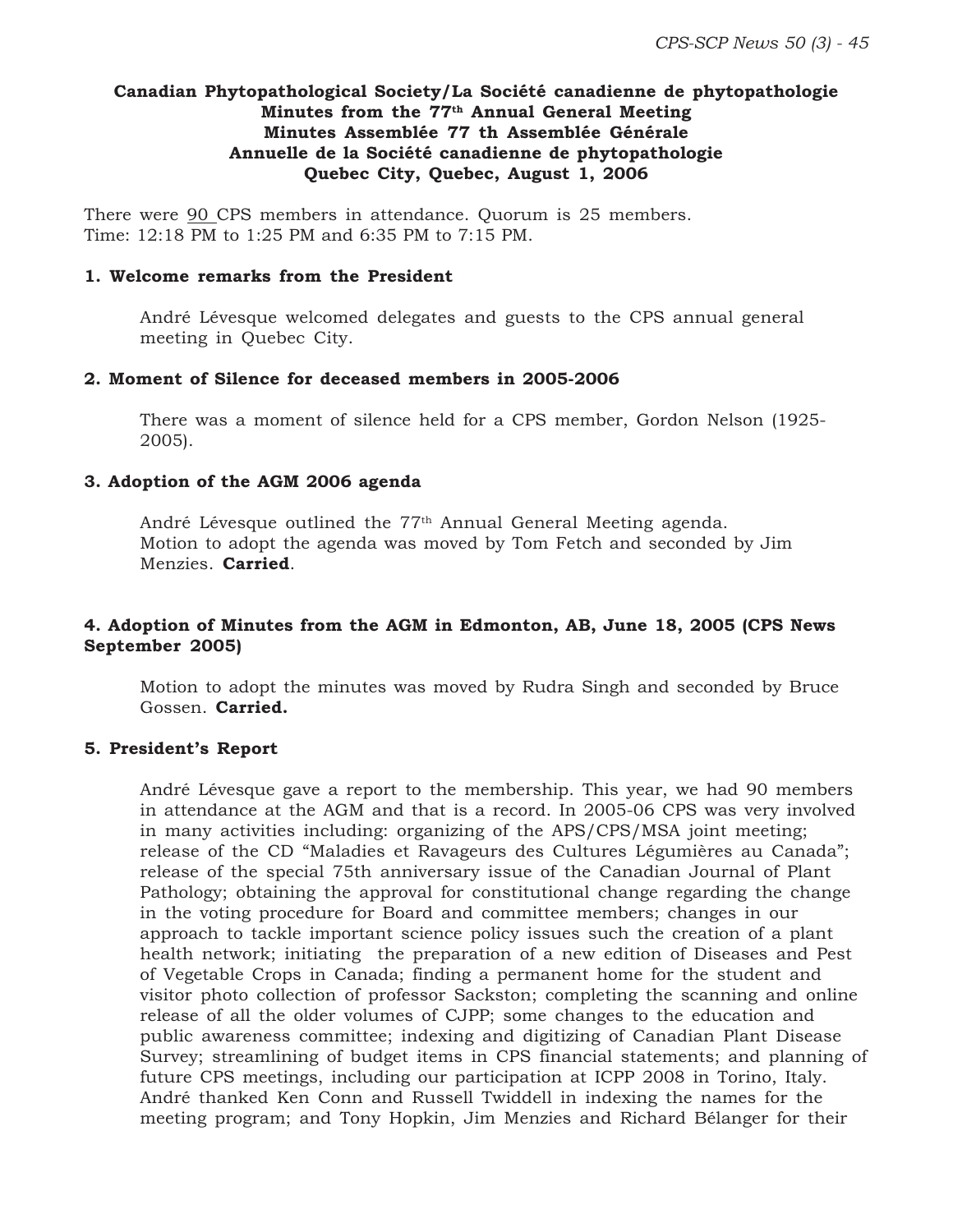involvement in organizing symposia, etc. at the APS/CPS/MSA joint meeting in Quebec City. Most of these items were included in the President's message(s) in the September and December 2005 and March and June 2006 issues of the CPS News. André Lévesque, CPS President, 2005-06.

#### **6. Treasurer's Report and Financial Statement**

6.1. Auditors Report 2005

CPS Treasurer, D. Fernando presented the 2005 Auditors report to the AGM. Copies of the report were distributed to the membership. Discussion: There was a question about differences in dollars values for Canadian Journal of Plant Pathology (CJPP) between 2005 and 2006. Dilantha explained that the difference arose due to double billing by NRC in 2005. He has indicated that it averages out to be \$90,000/year. Recent attempts by the Financial Advisory Committee and the CPS Board to identify and charge to line items will help rectify this situation. A motion was put forth to accept the auditors report as presented. Moved by Jim Menzies and seconded by James Chong. **Carried.**

6.2. Appointment of Auditors for 2006

D. Fernando requested that the Exchange Group, Chartered Accountants in Winnipeg, MB to be appointed as the auditors for 2005. Moved by Ken Conn and seconded by Sue Boyetchko. **Carried.**

#### **7. Report of the Financial Advisory Committee**

R. Hamelin the chair of the FAC, presented financial report for 2006. The proposed budget for 2007 was also presented. The full report from the FAC will be published in the CPS News. A motion for adoption of the report was moved by Richard Belanger and seconded by George Lazarovits. **Carried.**

#### **8. Report on the Second Strategic plan for CPS (2006-2011)**

Ron Howard, co-chair of the Second Strategic Planning Committee, gave a detailed power point presentation including the vision, mission, goal themes, values and guiding principles, and outlined goals and suggested time lines for implementation of the second strategic plan (2006-2011) to the membership. The revised second strategic plan will be posted on the CPS Website. The membership was asked to give its input on every aspect of the new plan. Details will be presented in the annual report of the FAC in CPS News. Incoming Board will initiate the implementation of the second Strategic plan.

Motion: that the draft strategic plan of the CPS/SCP for 2006-2011 be approved by the membership subject to the considerations of recommendations made at the annual general meeting and to prioritization of the action steps in the plan by the CPS Executive Board. Moved by Ron Howard and seconded by Verna Higgins. **Carried.**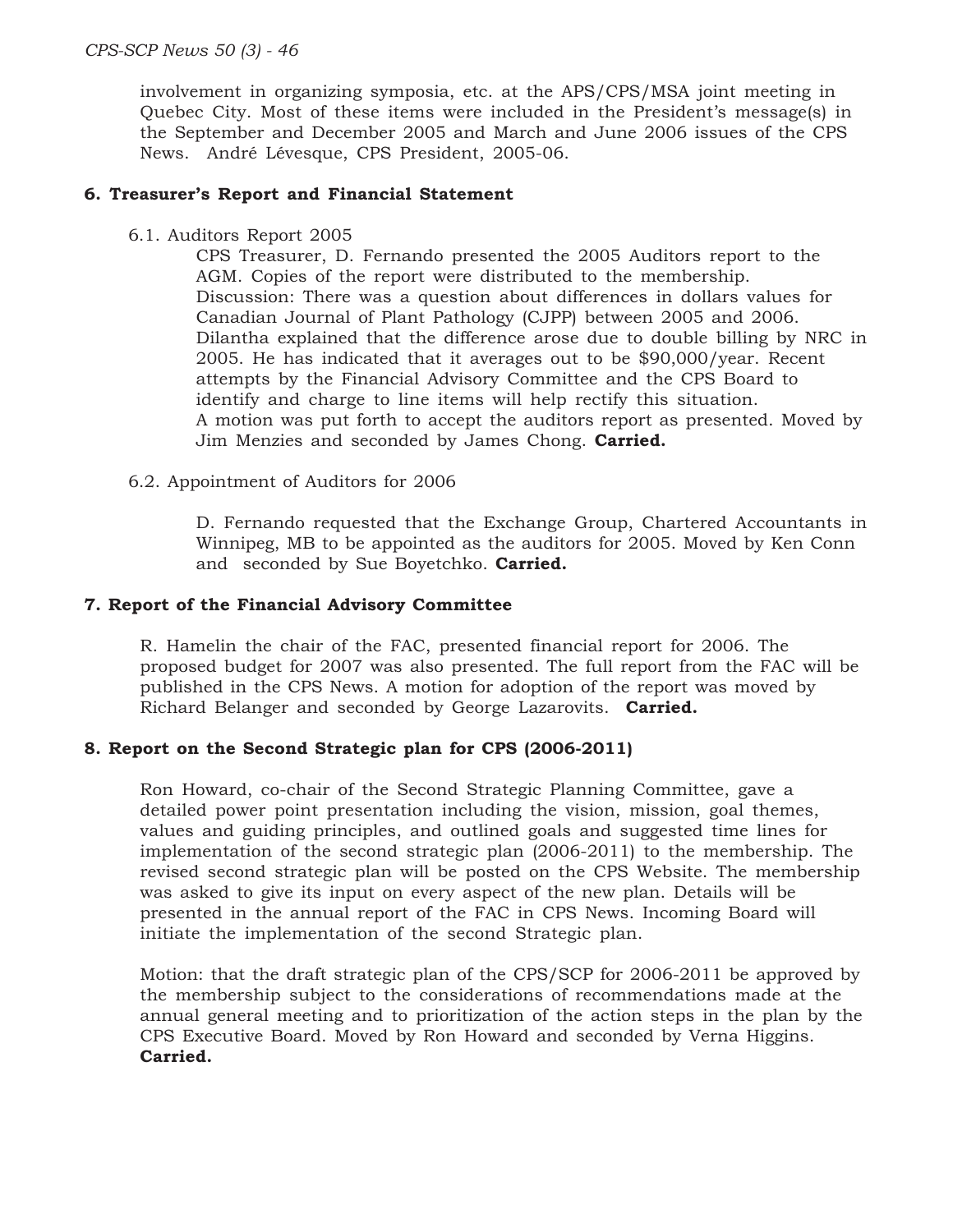#### **9. Proposed changes to the constitution**

9.1. Voting procedures

The proposed changes to constitution, Article VIB, Election of Board Members and members of standing committees was approved by 97.4% of the members that have returned the ballots by mail in 2005-06. Of the 389 ballots mailed, 50.38% of the ballots were returned by postal mail. The constitution change is approved according to the ARTICLE XVI B, Section 1, of the CPS constitution. The information was published in the 2005 March issue of CPS News. Three main changes were highlighted, 1) clarification to the first part of section 4, that if there is only one nomination for a position, the person nominated will be elected by acclamation, 2) time lines were moved up by 2 weeks and 3) To facilitate the returning of the ballots, in addition to the regular postal mail, fascimile and e-mail were added. These changes reflect the advances in the communication in recent years. A report was published in March 2006 issue of the CPS News.

#### **10. Approval of annual reports from committees and representatives**

#### **Standing Committees**

- 10.1. Awards Committee, CPS News September 2005
- 10.2. Future Meetings
- 10.3. Journal Editorial Board
- 10.4. Membership, CPS News June 2006
- 10.5. Science Policy, CPS News Dec 2005 and June 2006

#### **Subject Matter Committees**

- 10.6. Local Arrangements (Plant Canada 2004-2005), CPS News September 2005
- 10.7. Workshop and Symposium 2004-2005, CPS News September 2005
- 10.8. Public Awareness and Education, CPS News June 2006
- 10.9. Local Arrangements (APS/CPS/MSA 2005-2006)
- 10.10. Information Products Marketing, CPS News March 2006

#### **Ad Hoc Committees**

10.11. Microbial Genetics Resources and Culture Collections

#### **11. Other Reports**

- 11.1. Canadian Plant Disease Survey, CPS News March 2006
- 11.2. CPS News, CPS News Sept 2005 and June 2006
- 11.3. CPS Website

Motion to accept reports, from the standing committees, subject matter committees, ad hoc committees and other reports, as published in the CPS News and/or reported by the representatives at the AGM was moved by Jim Menzies and seconded by Mary Ruth McDonald **Carried.**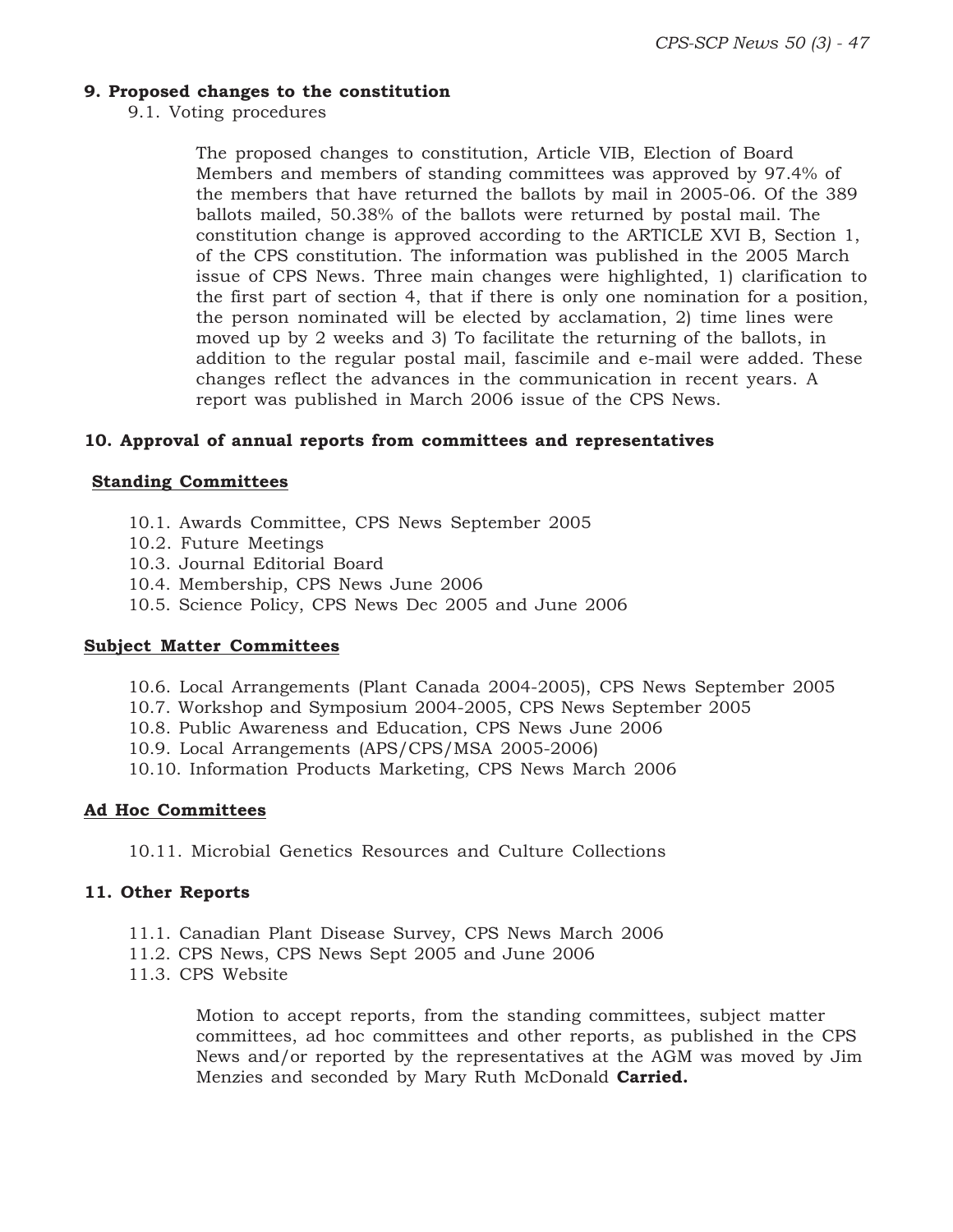#### **12. Resolutions Committee**

Tom Fetch gave a brief report and thanked Ron Howard and Dave Kaminsky, the co-chairs and committee members of the Second Strategic planning Committee, for their hard work and the plan. Tom thanked Richard Belanger for participating in organizing the  $77<sup>th</sup>$  annual meeting in conjunction with APS/ASM in Quebec City. Also, Tom acknowledged all the people involved in the special issue at the annual meeting for their work in putting together the select papers that were published in the CJPP 75<sup>th</sup> anniversary special issue at the CPS AGM in Quebec City. The names were included in the print copy. The CJPP special issue was mailed to the membership June 2006. A thank you letter will be sent by the CPS President to the Chair of the APS Organizing committee. Richard Hamelin moved that the report be accepted as presented and seconded by Sue Boyetchko. **Carried**

#### **13 Other items**

13.1. Glen Anderson Lecture at ICPP in Torino, Italy

George Lazarovits indicated that it is a tradition to have a Glen Anderson lecture when the CPS meets with APS or at the International Congress of Plant Pathology. It fell through the cracks and was not organized at this years APS/CPS/MSA annual meeting in Quebec City.

Motion: George Lazarovits moved that the Glen Anderson lecture be given on behalf of CPS at the ICPP, provided the space is available in the program, in Torino, Italy. Seconded by Verna Higgins

During the discussion it was noted and agreed that this action could only be undertaken if there was support from APS. The CPS board will discuss this issue further with APS before proceeding. **Carried.**

13.2. Certificate of Appreciation and CPS 2006 awards

At the Banquet, André Levesque presented certificates of appreciation to Richard Hamelin (Past-president, 2005-06), Gayle Jesperson (Membership Secretary 2000-2006), Sue Boyetchko (Director, 2004-06) and CJPP Associate Editors, Raj S. Utkhede and A. (Tony) V. Sturz. André also presented the CPS 2006 awards. A report on the 2006 CPS awards will be published by the Awards Committee, in the upcoming CPS News.

#### **14. Nominations Committee Report (CPS News June 2006)**

- Installation of new Members on Standing Committees

Outgoing Board members are Past-president, Richard Hamelin; Membership Secretary, Gayle Jesperson; Senior Director, Sue Boyetchko.

The following individuals were nominated for incoming Board Positions: Vice-president, Mary Legget; Membership Sercretary, Khalid Rashid; and Junior Director, Randy Clear.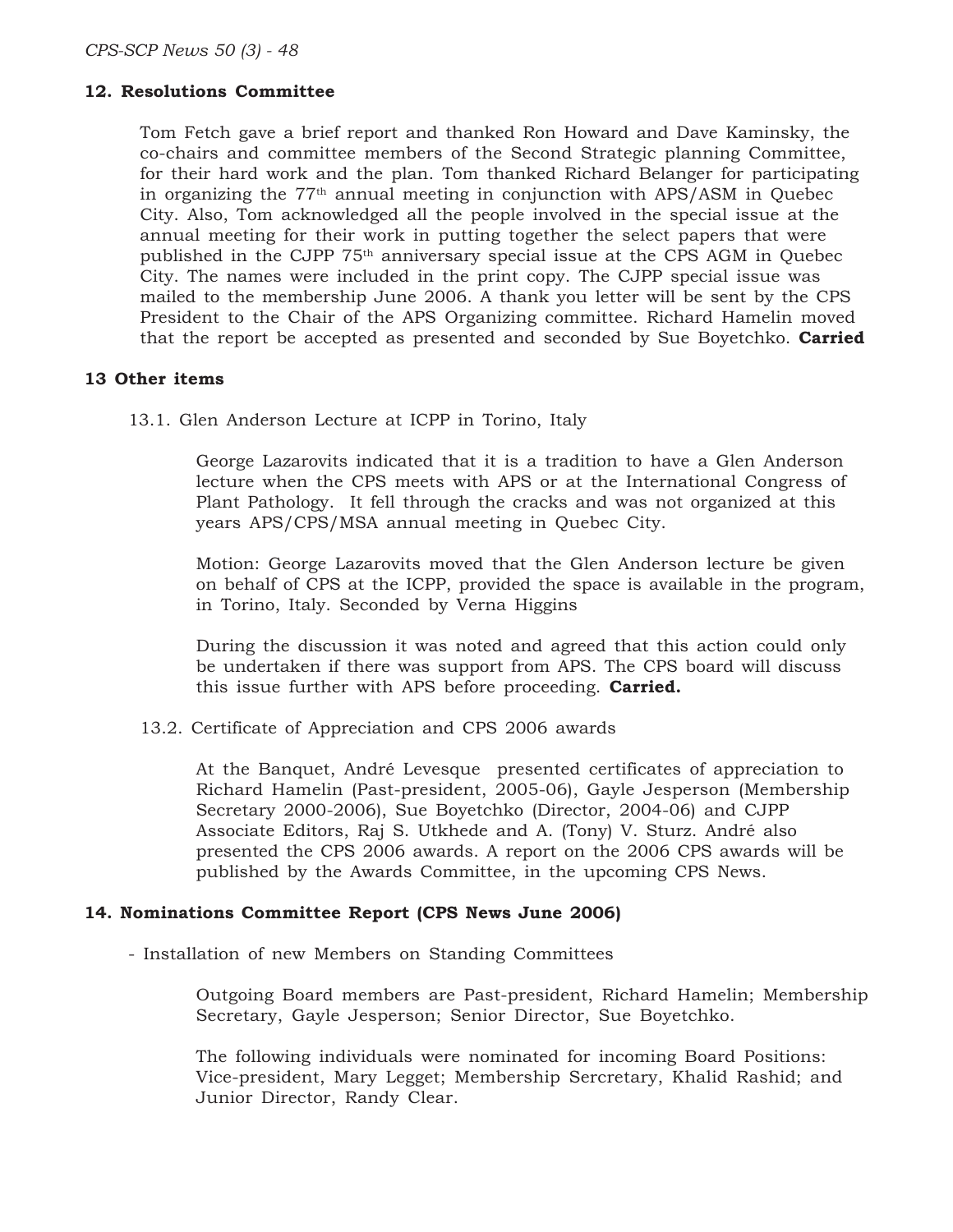The following individuals have been nominated for standing committees Steven Strelkov, Awards; Ron Howard, Financial Advisory; Tom Fetch, Future Meetings; Philip Northover, Nominating; Pervaiz Abbasi, Resolutions; L. Couture, Science Policy.

Ken Conn moved that the submitted report (CPS News June 2006) be adopted and the nominations be accepted and seconded by Karen Bailey. **Carried**

- Installation of new Board Members

#### **CPS/SCP Board Members for 2006-2007**

President: Bruce Gossen President Elect: Jim Menzies Vice-president: Mary Leggett Past-president: André Lévesque Secretary: Deena Errampalli Treasurer: Dilantha Fernando Membership Secretary: Khalid Rashid Senior Director: Mary Ruth McDonald Junior Director: Randy Clear

André Lévesque thanked the Society for the opportunity to serve as President for 2005-2006 and welcomed Bruce Gossen as the incoming CPS President. Bruce Gossen thanked the Past-president André Lévesque and presented him with a plaque in recognition of his service. Bruce Gossen then outlined some of the things that would be conducted in the upcoming year. He closed the meeting by inviting everyone to next year's 78th CPS annual meeting in conjunction with 2007 Plant Canada meeting in Saskatoon from 11- 14 June, 2007.

#### **15. Adjournment**

Motion to adjourn the 77<sup>th</sup> AGM in 2006 was moved by Jim Menzies and seconded by Mary Ruth McDonald. **Carried.**

Minutes respectfully submitted by: Deena Errampalli CPS Secretary August 2006

#### **Canadian Phytopathological Society/La Société canadienne de phytopathologie Procès verbal de la 77e Assemblée générale annuelle de la Société canadienne de phytopathologie**

Québec, Québec, 1<sup>er</sup> août, 2006

Quatre-vingt-dix membres de la SCP sont présents. Le quorum est de 25 membres. Horaire : 12 h 18 à 13 h 25 et 18 h 35 à 19 h 15.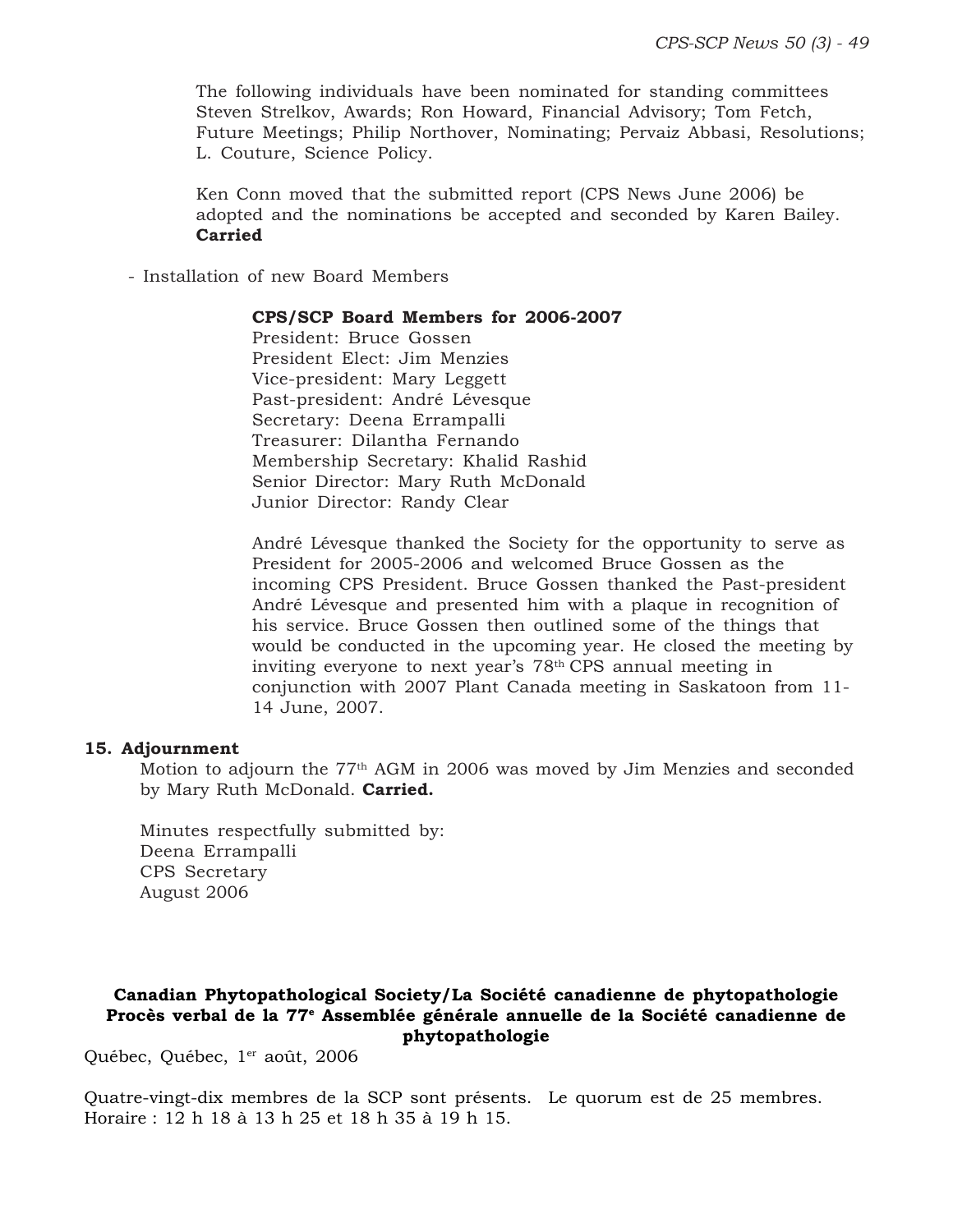#### **1. Mot de bienvenue du président**

André Lévesque souhaite la bienvenue aux délégués et aux invités pour l'Assemblée générale annuelle de la SCP à Québec.

#### **2. Minute de silence pour les membres décédés en 2005-2006**

Une minute de silence est observée pour un membre de la SCP : Gordon Nelson (1925-2005).

#### **3. Adoption de l'ordre du jour de l'AGA 2006**

André Lévesque donne les grandes lignes de l'ordre du jour de la 77e Assemblée générale annuelle.

L'adoption de l'ordre du jour est proposée par Tom Fetch; appuyé par Jim Menzies. **Adopté**.

#### **4. Adoption du procès-verbal de l'AGA d'Edmonton, AB, 18 juin 2005 (***CPS-SCP News* **de septembre 2005)**

L'adoption du procès-verbal est proposée par Rudra Singh; appuyé par Bruce Gossen. **Adopté.**

#### **5. Rapport du président**

André Lévesque fait rapport aux membres. « Cette année, 90 membres assistent à l'AGA; c'est un record. En 2005-2006, la SCP fut très impliquée dans plusieurs activités : organisation de la réunion conjointe APS/SCP/MSA; parution du CD *Maladies et Ravageurs des Cultures Légumières au Canada*; parution du numéro spécial de la *Revue canadienne de phytopathologie* pour le 75e anniversaire; approbation des modifications à la Constitution en ce qui a trait à la procédure d'élection des membres du Conseil et des comités; changements dans notre façon d'aborder les questions importantes de politique scientifique telles que la création d'un réseau de protection des plantes; amorce de la préparation d'une nouvelle édition de *Maladies et Ravageurs des Cultures Légumières au Canada*; recherche d'un lieu de conservation permanent pour la collection de photos d'étudiants et de visiteurs du professeur Sackston; finalisation de la numérisation et de la parution en ligne de tous les anciens volumes du *CJPP*; changements au Comité de la sensibilisation et de l'éducation du public*;* indexage et numérisation de l'*Inventaire des maladies des plantes au Canada*; allègement de postes budgétaires dans les états financiers de la SCP; et planification des prochaines réunions de la SCP, y compris notre participation à l'ICPP 2008 à Turin, Italie. » André remercie Ken Conn et Russell Twiddell pour l'indexage des noms figurant au programme de la réunion; et Tony Hopkin, Jim Menzies et Richard Bélanger pour leur implication dans l'organisation de colloques, etc., à la réunion conjointe APS/SCP/MSA à Québec. La plupart de ces points figurèrent dans les Mots du président des numéros du *CPS-SCP News* de septembre et décembre 2005, et de mars et juin 2006. André Lévesque, Président de la SCP, 2005-2006.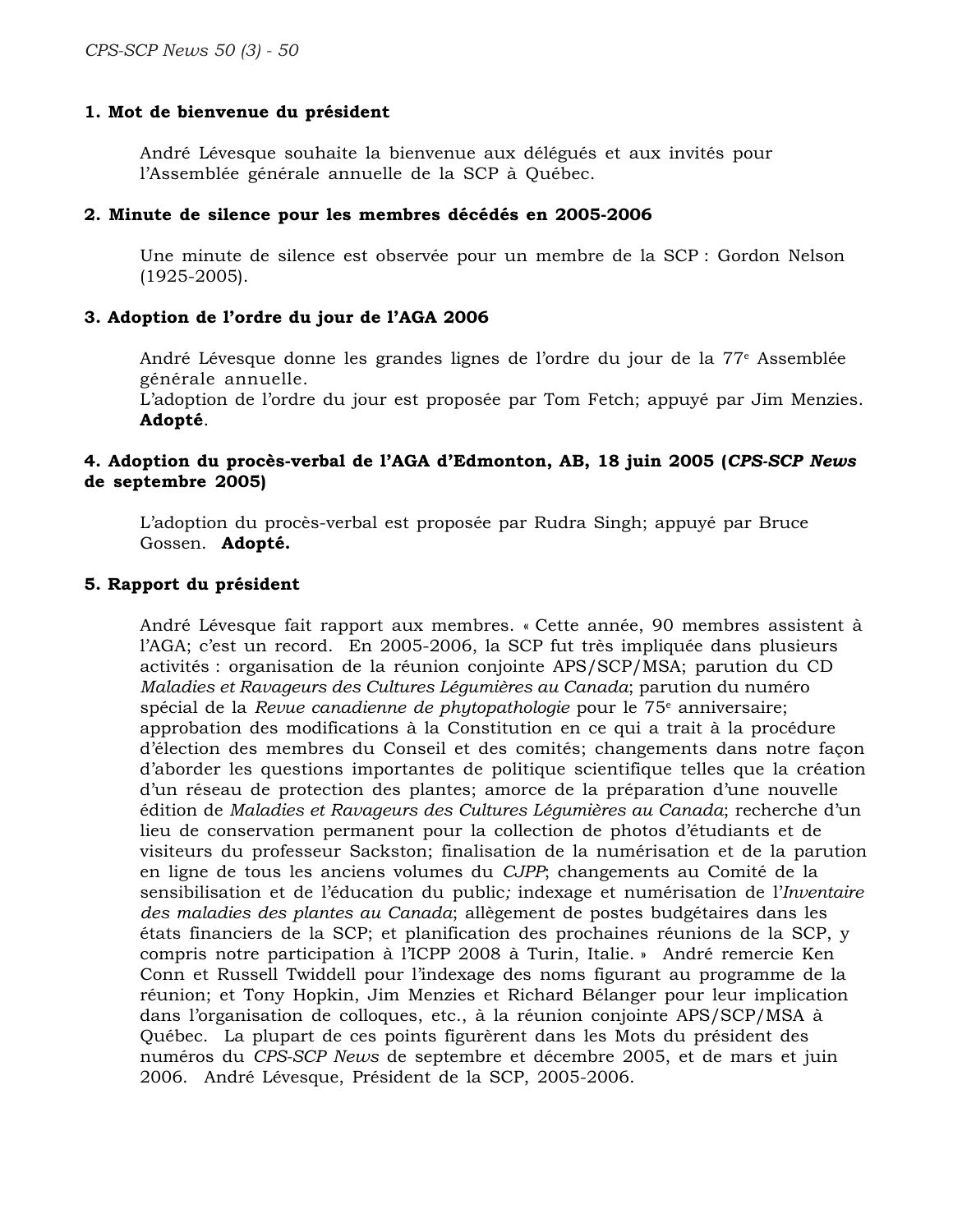#### **6. Rapport du trésorier et états financiers**

6.1. Rapport des vérificateurs pour 2005

Le trésorier de la SCP, D. Fernando, présente à l'AGA le rapport des vérificateurs pour 2005. Des copies du rapport sont distribuées aux membres présents.

Discussion : Une question d'éclaircissement sur les différences entre 2005 et 2006 des montants en dollars pour la *Revue canadienne de phytopathologie* (*CJPP*) est posée. Dilantha explique qu'une différence est due à deux facturations par le CNRC en 2005. Il indique que le coût est en moyenne de 90 000 \$/année. Les récents efforts du Comité consultatif sur les finances et du Conseil de la SCP pour identifier et modifier les postes comptables problématiques aideront à régulariser cette situation.

Une proposition d'adoption du rapport des vérificateurs tel que présenté est faite. Proposé par Jim Menzies; appuyé par James Chong. **Adopté.**

6.2. Désignation des vérificateurs pour 2006

D. Fernando propose que The Exchange Group, Chartered Accountants de Winnipeg, MB, soit choisi comme vérificateurs pour 2006. Proposé par Ken Conn; appuyé par Sue Boyetchko. **Adopté**.

#### **7. Rapport du Comité consultatif des finances**

R. Hamelin, président du CCF, présente le rapport financier pour 2006. Une proposition de budget pour 2007 est aussi présentée. Le rapport du CCF sera publié au complet dans le *CPS-SCP News*. Richard Bélanger propose l'adoption du rapport; appuyé par George Lazarovits. **Adopté.**

#### **8. Rapport sur le second Plan stratégique (2006-2011)**

Ron Howard, co-président du comité du second Plan stratégique, présente aux membres un diaporama détaillé avec PowerPoint , y compris la vision, la mission, les objectifs, les valeurs et les principes directeurs, et esquisse les buts et un échéancier pour la mise en oeuvre du second Plan stratégique (2006-2011). Le second Plan stratégique révisé sera placé sur le site Web de la SCP. Les membres sont sollicités pour donner leur avis sur chaque point du nouveau plan. Des détails seront présentés dans le rapport annuel du CCF dans le *CPS-SCP News*. Le nouveau Conseil déclenchera la mise en oeuvre du second Plan stratégique.

Proposition : que le plan stratégique provisoire de la CPS-SCP pour 2006-2011 soit approuvé par les membres, sous réserve de l'étude des recommandations, par les membres à l'assemblée générale annuelle, et des étapes prioritaires du plan, par le Conseil exécutif de la SCP. Proposé par Ron Howard; appuyé par Verna Higgins. **Adopté.**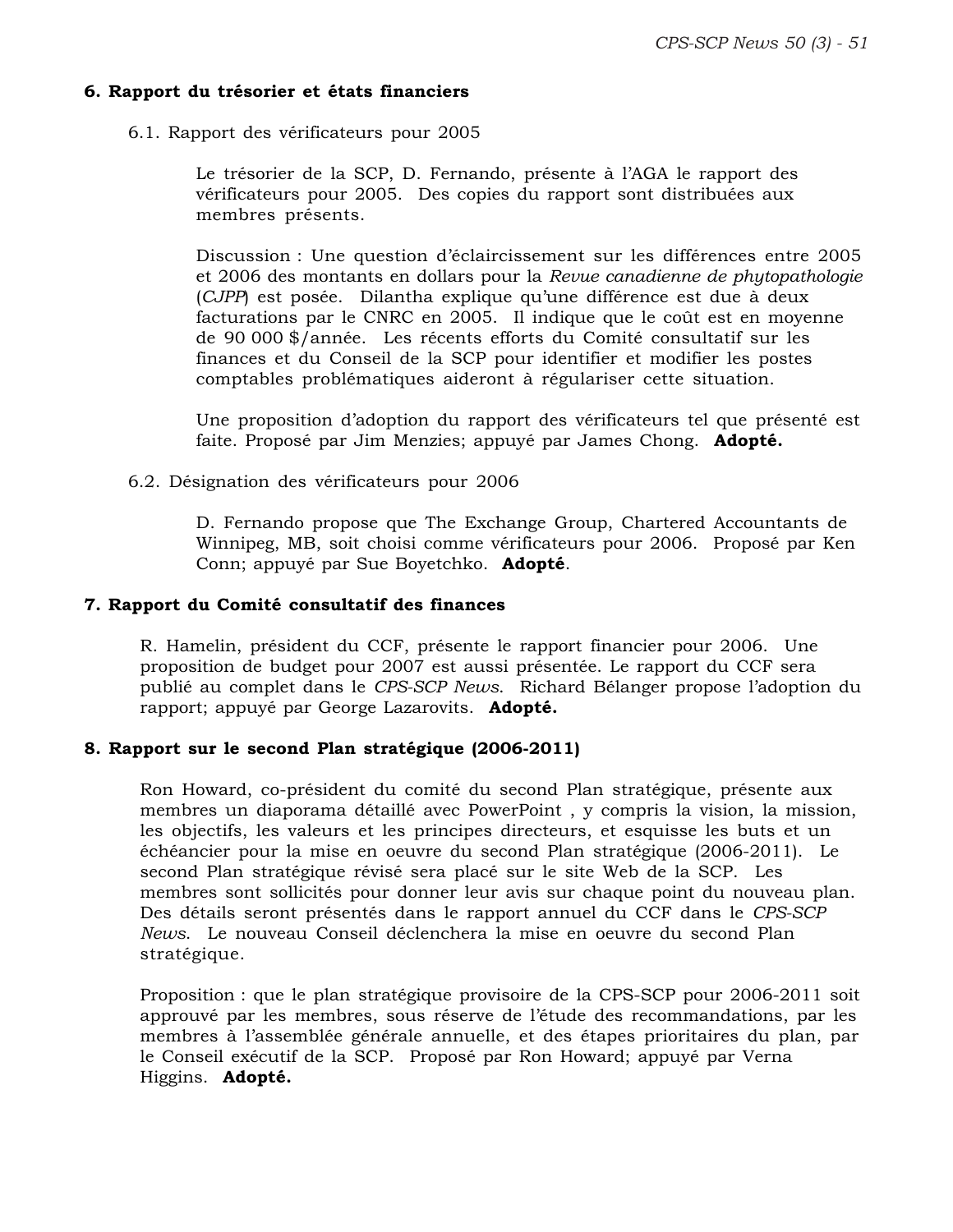#### **9. Propositions de changements à la Constitution**

9.1. Mécanisme de votation

Les changements proposés à la Constitution, Article VIB, Élection des membres du Conseil et des membres des comités permanents furent approuvés par 97,4 % des membres qui ont retourné leur bulletin de vote par la poste en 2005-2006. Des 389 bulletins postés, 50,38 % furent retournés par la poste. Le changement à la Constitution est approuvé conformément à l'ARTICLE XVI B, Section 1, de la Constitution de la SCP. L'information a été publiée dans le numéro de mars du CPS-SCP News. Trois principaux changements sont soulignés : 1) une clarification de la première partie de la section 4, qui indique que s'il y a un seul candidat pour un poste, ce candidat sera élu par acclamation; 2) les échéances sont avancées de 2 semaines; et 3) pour simplifier le retour des bulletins de vote, le télécopieur et le courrier électronique s'ajoutent à la poste. Ces changements reflètent les récents progrès des moyens de communication. Un rapport fut publié dans le numéro de mars 2006 du CPS-SCP News.

#### **10. Approbation des rapports annuels des comités et des représentants**

#### **Comités permanents**

- 10.1. Comité des prix, *CPS-SCP News*, septembre 2005
- 10.2. Réunions futures
- 10.3. Comité éditorial de la Revue
- 10.4. Adhésion, *CPS-SCP News*, juin 2006
- 10.5. Politique scientifique, *CPS-SCP News,* décembre 2005 et juin 2006

#### **Comités de planification**

- 10.6. Local d'organisation (Plant Canada 2004-2005),*CPS-SCP News*, septembre 2005
- 10.7. Ateliers et colloques 2004-2005, *CPS-SCP News*, septembre 2005
- 10.8. Sensibilisation et éducation du public, *CPS-SCP News*, juin 2006
- 10.9. Local d'organisation (APS/SCP/MSA 2005-2006)
- 10.10. Mise en marché des produits d'information, *CPS-SCP News*, mars 2006

#### **Comités spéciaux**

10.11. Ressources génétiques microbiennes et collections de micro-organismes

#### **11. Autres rapports**

- 11.1. *Inventaire des maladies des plantes au Canada*, *CPS-SCP News*, mars 2006
- 11.2. *CPS-SCP News*, *CPS-SCP News,* septembre 2005 et juin 2006
- 11.3. Site Web de la SCP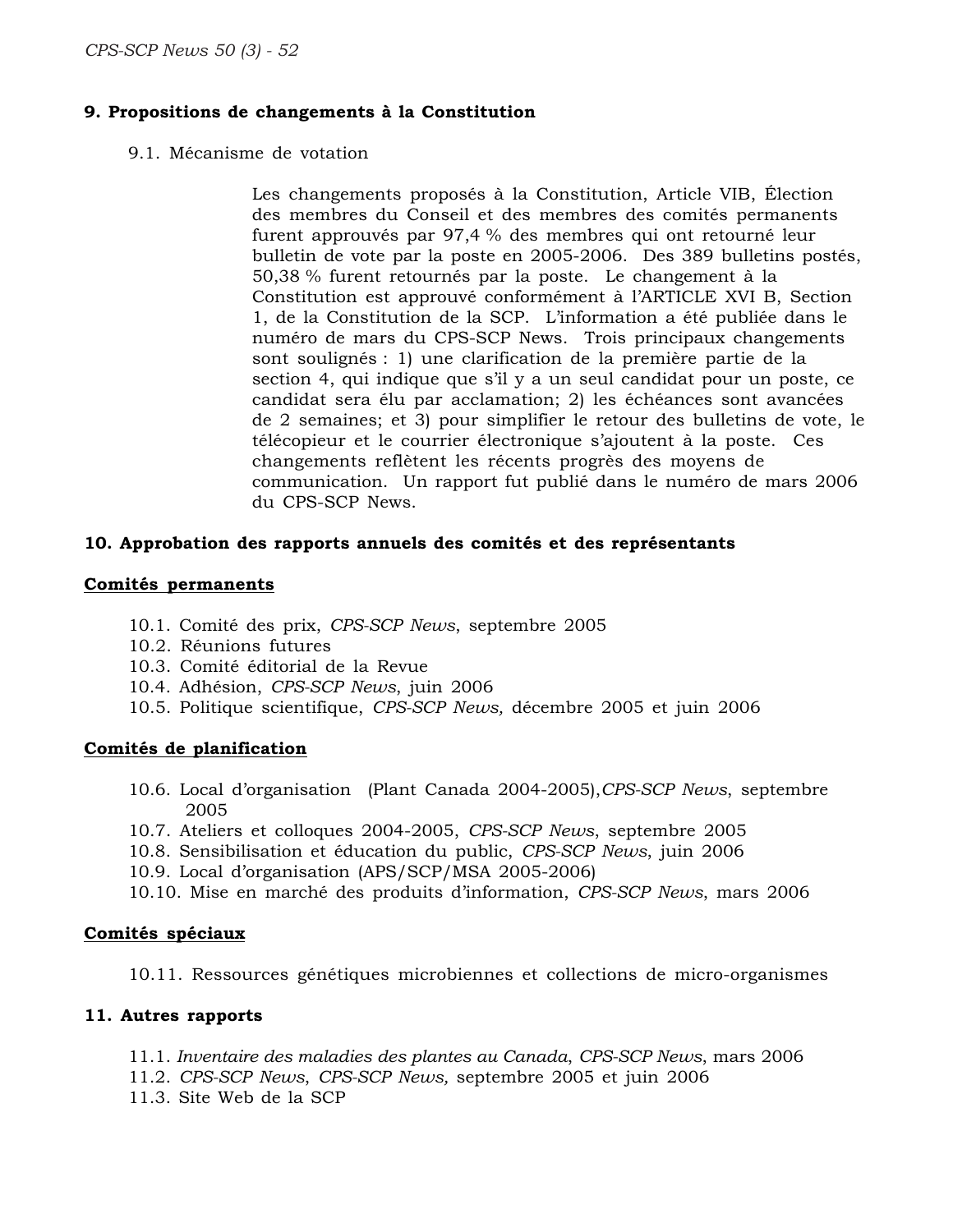Une proposition pour accepter les rapports des comités permanents, de planification et spéciaux, ainsi que les autres rapports, tels que publiés dans le *CPS-SCP News* ou tels que présentés par des représentants lors de l'AGA est faite par Jim Menzies; appuyé par Mary Ruth McDonald. **Adopté.**

#### **12. Comité des résolutions**

Tom Fetch fait un bref rapport et remercie Ron Howard et Dave Kaminsky, coprésidents, et les membres du comité de planification du second Plan stratégique, pour leur travail acharné et pour le Plan. Tom remercie Richard Bélanger pour sa participation à l'organisation de la 77<sup>e</sup> réunion annuelle tenue conjointement avec l'APS et l'ASM à Québec. De plus, Tom remercie, pour avoir travaillé à assembler les articles choisis pour publication, tous les gens impliqués dans le numéro spécial du *CJPP* du 75<sup>e</sup> anniversaire. Leurs noms figurent dans la version imprimée. Le numéro spécial du *CJPP* fut expédié aux membres par la poste en juin 2006. Une lettre de remerciement sera envoyée par le président de la SCP au président du Comité organisateur de l'APS. Richard Hamelin propose que le rapport soit accepté tel que présenté; appuyé par Sue Boyetchko. **Adopté.**

#### **13 Autres items**

13.1. Conférence Glen Anderson à l'ICPP à Turin, Italie.

George Lazarovits rappelle que, traditionnellement, il se donne une conférence Glen Anderson lorsque la SCP se réunit avec l'APS ou lors de l'International Congress of Plant Pathology. C'est un oubli et elle ne fut pas organisée pour la réunion APS/SCP/MSA de cette année à Québec.

Proposition : George Lazarovits propose qu'une conférence Glen Anderson soit donnée au nom de la SCP à l'ICPP, à la condition que le programme à Turin, Italie le permette. Appuyé par Verna Higgins

Lors de la discussion, on précise et reconnaît que, pour passer à l'action, il faudra absolument avoir le soutien de l'APS. Le Conseil de la SCP discutera de cette question avec l'APS avant de passer à l'action. **Adopté.**

13.2. Certificat d'appréciation et prix de la SCP pour 2006**.**

Lors du banquet, André Lévesque a présenté des certificats d'appréciation à Richard Hamelin (président sortant, 2005-2006), à Gayle Jesperson (secrétaire à l'adhésion 2000-2006), à Sue Boyetchko (directrice, 2004- 2006), et à Raj S. Utkhede et A. (Tony) V. Sturz, rédacteurs associés au *CJPP*. André présente aussi les prix de la SCP pour 2006. Un rapport sur les prix de la SCP pour 2006 sera publié par le Comité des prix dans le prochain numéro du *CPS-SCP News*.

#### **14. Rapport du Comité de mise en candidature (***CPS-SCP News***, juin 2006)**

- Installation des nouveaux membres aux comités permanents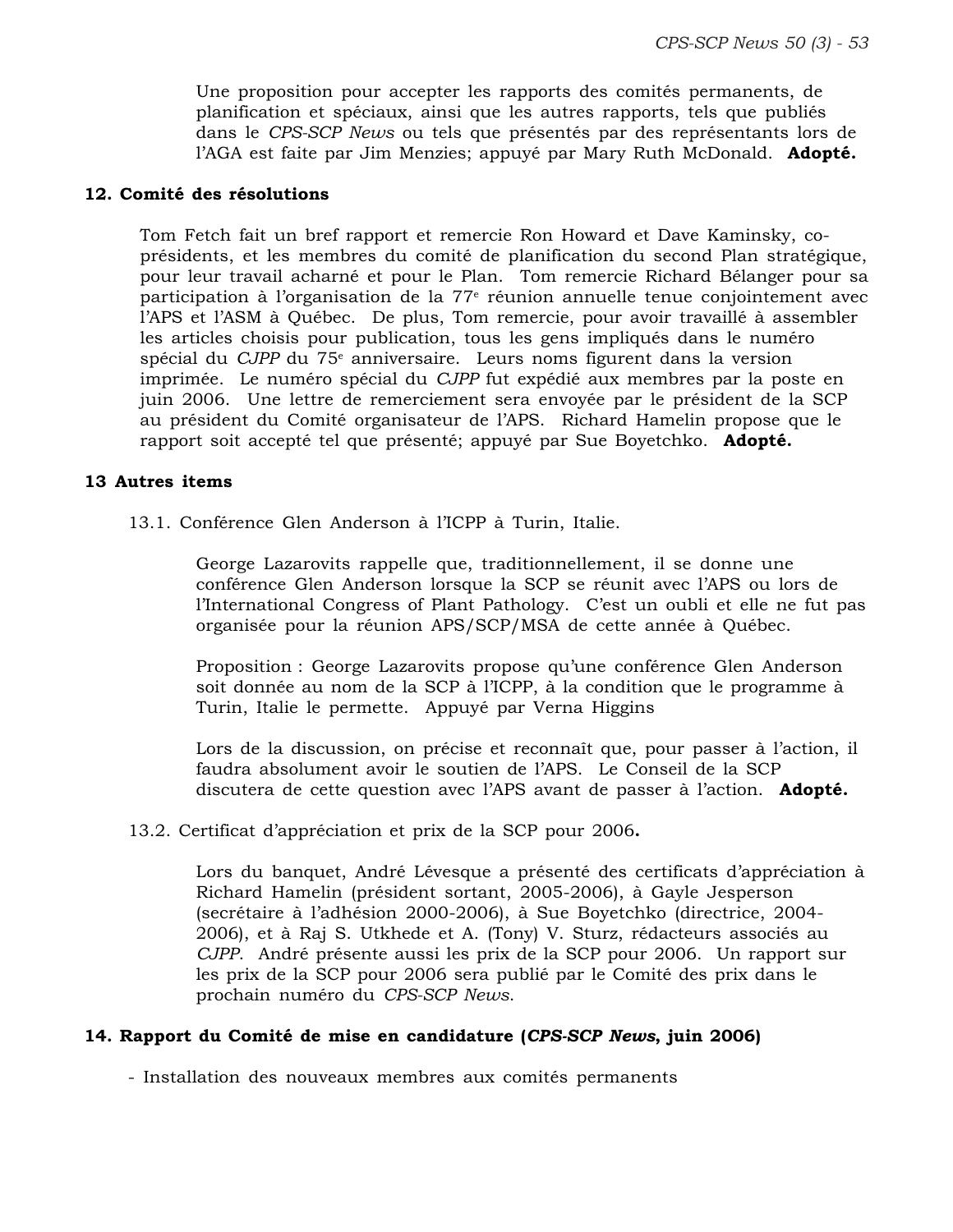Les membres sortants du Conseil sont le président sortant, Richard Hamelin; la secrétaire à l'adhésion, Gayle Jesperson; la directrice senior, Sue Boyetchko.

Les personnes suivantes sont nommées aux postes vacants du Conseil : vice-président, Mary Legget; secrétaire à l'adhésion, Khalid Rashid; et directeur junior, Randy Clear.

Les personnes suivantes sont nommées aux comités permanents : Steven Strelkov, Comité des prix; Ron Howard, Comité consultatif des finances; Tom Fetch, Comité des futures réunions; Philip Northover, Comité des mises en candidature. Pervaiz Abbasi, Comité des résolutions; L. Couture, Comité de la politique scientifique.

Ken Conn propose que le rapport soumis (*CPS/SCP News*, mars 2006) soit adopté et que les candidats proposés soient acceptés; appuyé par Karen Bailey. **Adopté.**

- Installation du nouveau Conseil

#### **Membres du Conseil de la CPS/SCP pour 2006-2007**

Président : Bruce Gossen Président élu : Jim Menzies Vice-présidente : Mary Leggett Président sortant : André Lévesque Secrétaire : Deena Errampalli Trésorier : Dilantha Fernando Secrétaire à l'adhésion : Khalid Rashid Directrice senior : Mary Ruth McDonald Directeur junior : Randy Clear

André Lévesque remercie la Société pour lui avoir donné l'occasion de servir comme président en 2005-2006 et souhaite la bienvenue à Bruce Gossen comme nouveau président de la SCP. Bruce Gossen remercie le président sortant André Lévesque et lui présente une plaque souvenir en guise de remerciements pour ses services. Bruce Gossen brosse ensuite un tableau de ce qui devra être abordé dans la prochaine année. Il clôture la réunion en invitant chacun l'an prochain à la 78<sup>e</sup> réunion annuelle de la SCP qui sera tenue conjointement avec la réunion de 2007 de Plant Canada à Saskatoon du 11 au 14 juin 2007.

#### **15. Ajournement**

La clôture de la 77<sup>e</sup> AGA de 2006 est proposée par Jim Menzies; appuyé par Mary Ruth McDonald. **Adopté.**

Procès-verbal rédigé par : Deena Errampalli Secrétaire de la SCP Août 2006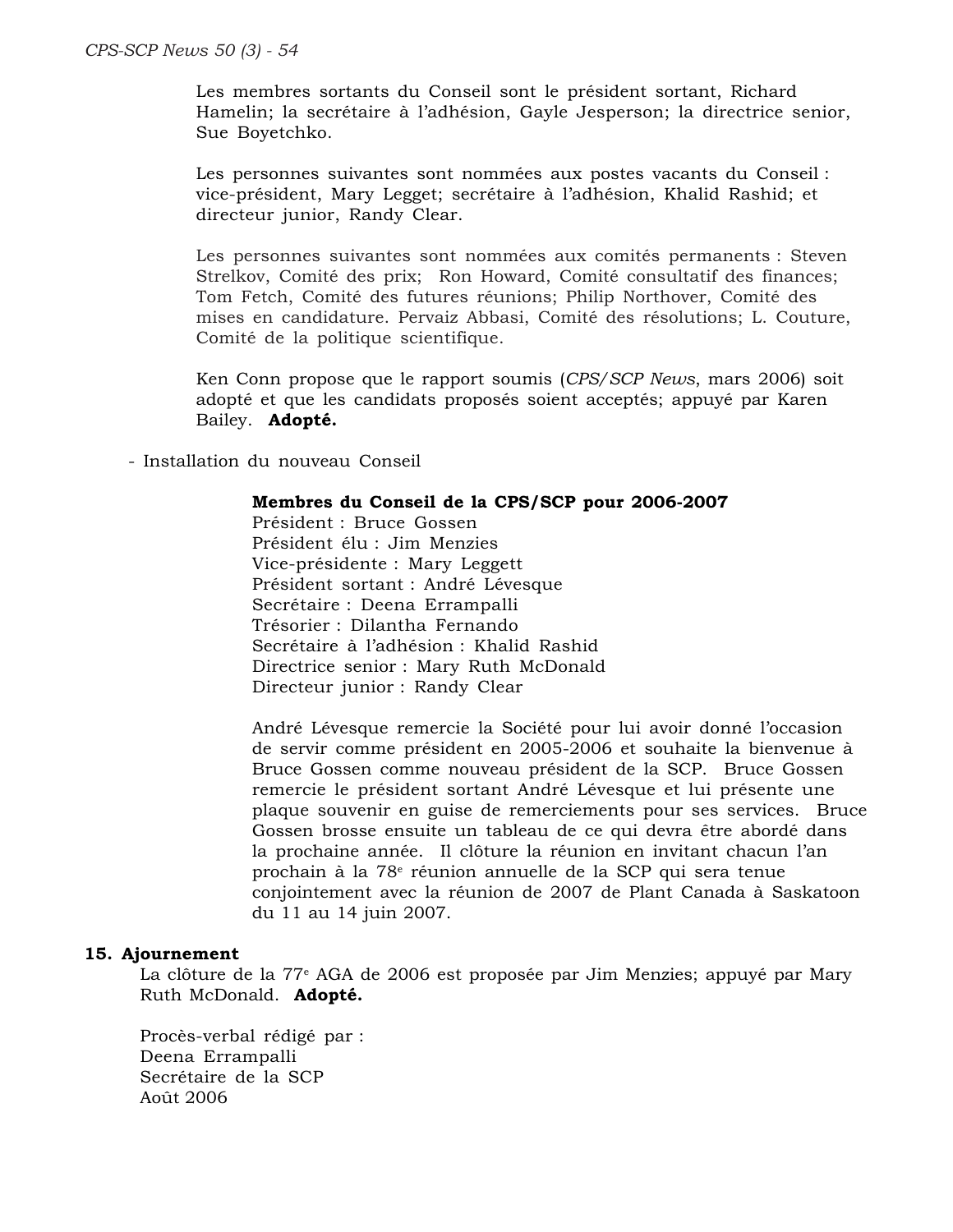### **Announcements**

#### **CPS Meeting in 2007 with Plant Canada, June 10-14, Saskatoon**

CPS is hosting the Plant Canada 2007 meeting in Saskatoon from June 10-14, 2007. There will be 6 Canadian plant science societies in attendance covering topics related to botany, plant physiology, plant pathology, horticulture, agronomy, and weed science. We have planned 2 plenary sessions, special Education and Industry sessions, 12 mini symposia, and lots of time for contributed papers and posters. There will be awards for student papers and posters. In addition, we are organizing a number of special tours, workshops, and a Youth Science Journalism Competition. The website is presently under construction, but will soon be accessible from www.cps-scp.ca.

Organizational and financial support have currently been received from: Saskatchewan Agriculture and Food, BASF, Philom Bios, Becker Underwood, University of Saskatchewan, National Research Council, Canada Wheat Board, and Saskatchewan Canola Development Council. Additional contributions are always welcome. If you have any questions, drop me a line at Tel: (306) 956-7260 or Email:baileyk@agr.gc.ca. Hope to see in Saskatoon in 2007!

Karen Bailey,

Plant Canada Local Arrangements Chairperson

#### **Maritime Regional Meeting 2006**

The next Maritime Regional CPS Meeting will be held on Thursday, November 23, 2006. The meeting will be held at the Agriculture and Agri-Food Canada, Atlantic Food and Horticulture Research Centre in Kentville, Nova Scotia and is being kindly hosted by Dr. Gordon Braun. For more information about this year's meeting, please contact Gordon Braun (braung@agr.gc.ca) or Rick Peters (petersr@agr.gc.ca).

Respectfully submitted by, Rick Peters Maritime Region rep

#### **Previous Volumes of the Canadian Journal of Plant Pathology and Annual Review of Phytopathology Available For Donation**

I have volumes 1-24 of the Canadian Journal of Plant Pathology that I wish to donate to any interested plant pathologist. I am also donating the following volumes of Annual Review of Phytopathology:

1, 2, 3, 4, 5, 6, 7, 8, 12, 13 14, 15, 16, 17, 18, 19, 20, 21, 23, 26, 27, 29, 30, 32, 33, and 2 copies of vol. 34, 36, and 37.

My only condition is that the recipient covers the cost of shipping.

Please contact me at the email address below.

Sincerely, Dick Hamilton Email: rihamilto@shaw.ca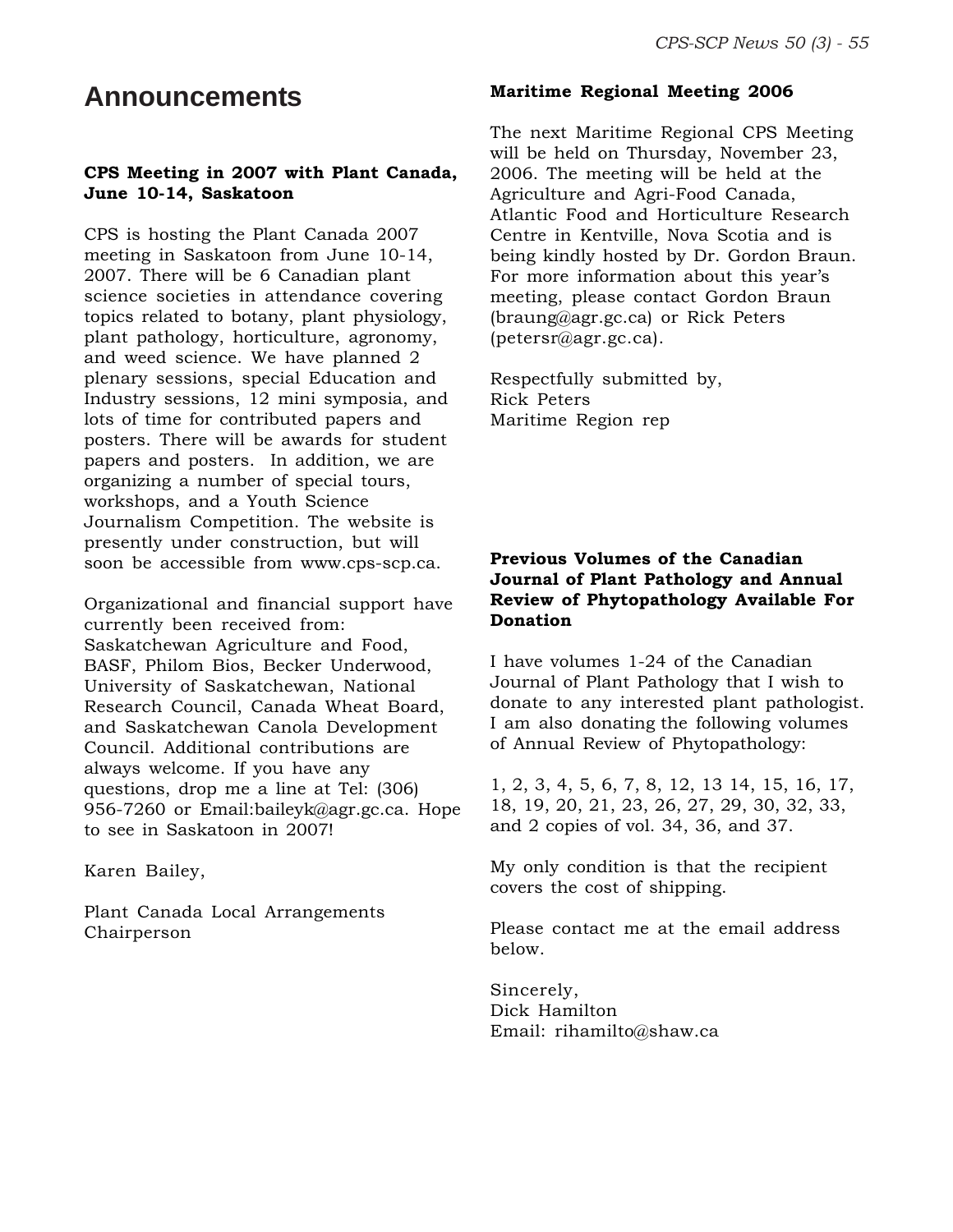

# Join us, **June 10-14** 2007

# Saskatoon, Saskatchewan

# **PI FNARY SESSIONS**

- Natural Products
- A Plant Health Network

# **SPECIAL EVENT**

Saskatchewan Youth Science Journalism Challenge

# **OTHER SYMPOSIA SESSIONS**

- Communicating Plant Sciences
- Designing a New Agri-Food Industry

www.plantcanada.ca

- Organic Horticulture
- Natural Products from Horticultural Crops
- Advances in Medicinal Research
- Emerging Plant Disease Epidemics
- Long Distance Signalling via Phloem
- Natural Products and Physiology
- Linking Plant Pathology with Industry
- Successes and Disappointments in Plant Physiology from a Cropping **Systems Perspective**

# **CONTRIBUTED PAPER AND POSTER SESSIONS**

- Plant Responses to the Environment
- Pest Management
- Plant Development & Improvement
- Society Student Competitions

Organizational and financial contributions from:



Saskatchewan **Agriculture** and Food





The Chemical Company

В



ASKATCHEWAN



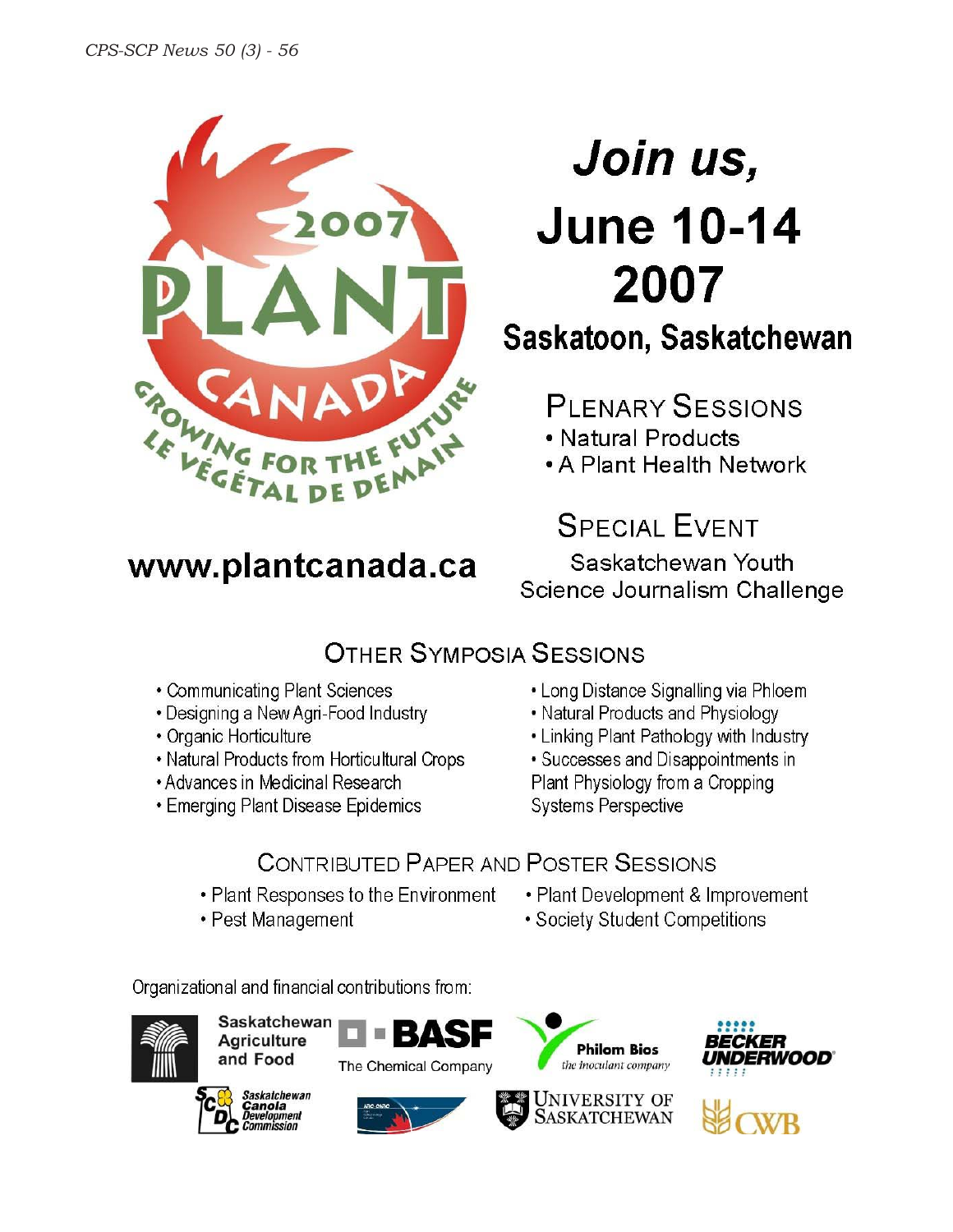#### **New CPS-SCP Members!**

The CPS-SCP Board would like to welcome 44 new members who joined the CPS-SCP in July-August, 2006. The new members were not listed in the 2006 Directory of Members since the Directory was released in July 2006.

**New Regular Members are:** Stephan C. Briere, Cathryn Abbott, Adrian Barta, Marie-Josee Bergeron, Janelle Counsell, Teresa De Kievit, Darrell Desveaux, Daniel Dostaler, Volker Jacobi, Mario Lantuier, Rod McLeod, Francoise Montfort, Daniel O'Gorman, Rene Petroski, Anna-Mary Schmidt, Marie Simard, Rajagopal Subramaniam, Ljiljana (Lily) Tamburic-ILincic, Raymond Tropiano, Xiben Wang, Michael Waud, Richard Wilson, and Robert W. Stack.

**New Student Members are:** Isaac I. Idikwu, Stefan G. Amyotte, Daniel Benedetto, Chrystal Berry, Sophia Boivin, Guillaume Bouvet, Lewis T. Christopher, Martin Forest, Jennifer Geddes, Jianwei He, Nazanin M. Kashani, Susan Lehman, Mubeen Lodhi, Marion A. Prokop, Michael Ravensdale, Michel-Antoin Renaud, Xin Hua Wang, Champa Wijekoon, Bill Yajima, Bo Yang, and Shuang Zhou.

Submitted by: Khalid Rashid, Membership Secretary.

#### **6th Canadian Pulse Research Workshop Saskatoon (Nov 1 - 3, 2006)**

It is a great pleasure to invite you to attend the 6th Canadian Pulse Research Workshop in Saskatoon, Saskatchewan on **November 1 - 3, 2006.**

This workshop, held every second year, is a forum at which pulse crop researchers present their latest findings on topics like genetic improvement, crop quality and

utilization, agronomy, pathology, and environmental stewardship.

At this year's workshop in Saskatoon **a special focus will be a half-day symposium** on the Pulse Innovation Project, which is an initiative of Pulse Canada to increase pulse crop consumption in North America via promotion of various health and wellness aspects of pulse crops in human diets. The sessions will include invited overviews of the production and utilization of pulses as well as contributed oral presentations and posters.

In addition, pulse research updates from Australian and European scientists are planned.

Saskatoon is a key centre for pulse crop research in North America. The University of Saskatchewan campus is renowned for the application of biotechnology in the agriculture industry. It is home to leading federal and provincial research centres and Innovation Place, one of North America's most successful research parks with 127 companies. It is the headquarters for many pulse-based commercial enterprises in the inoculant, seed, feed, food processing, dehulling, grain processing and exporting sectors. Saskatchewan Pulse Growers, a leading Canadian pulse crop industry association, is based in Saskatoon.

The venue is the recently completely renovated Hilton Garden Inn,  $90 - 22<sup>nd</sup>$ Street East, Saskatoon, SK S7K 3X6 (http://www.hiltongardeninn.com/en/gi/ hotels/index.jhtml?ctyhocn=YXESDGI).

The room rate is CAD 109.00 per night per double Queen (two queen size beds) or King (one king size bed). **To book your room please contact the hotel directly at (306) 244-2311 or toll free at 1-877- STAY-HGI and mention the "6th Canadian Pulse Research Workshop".**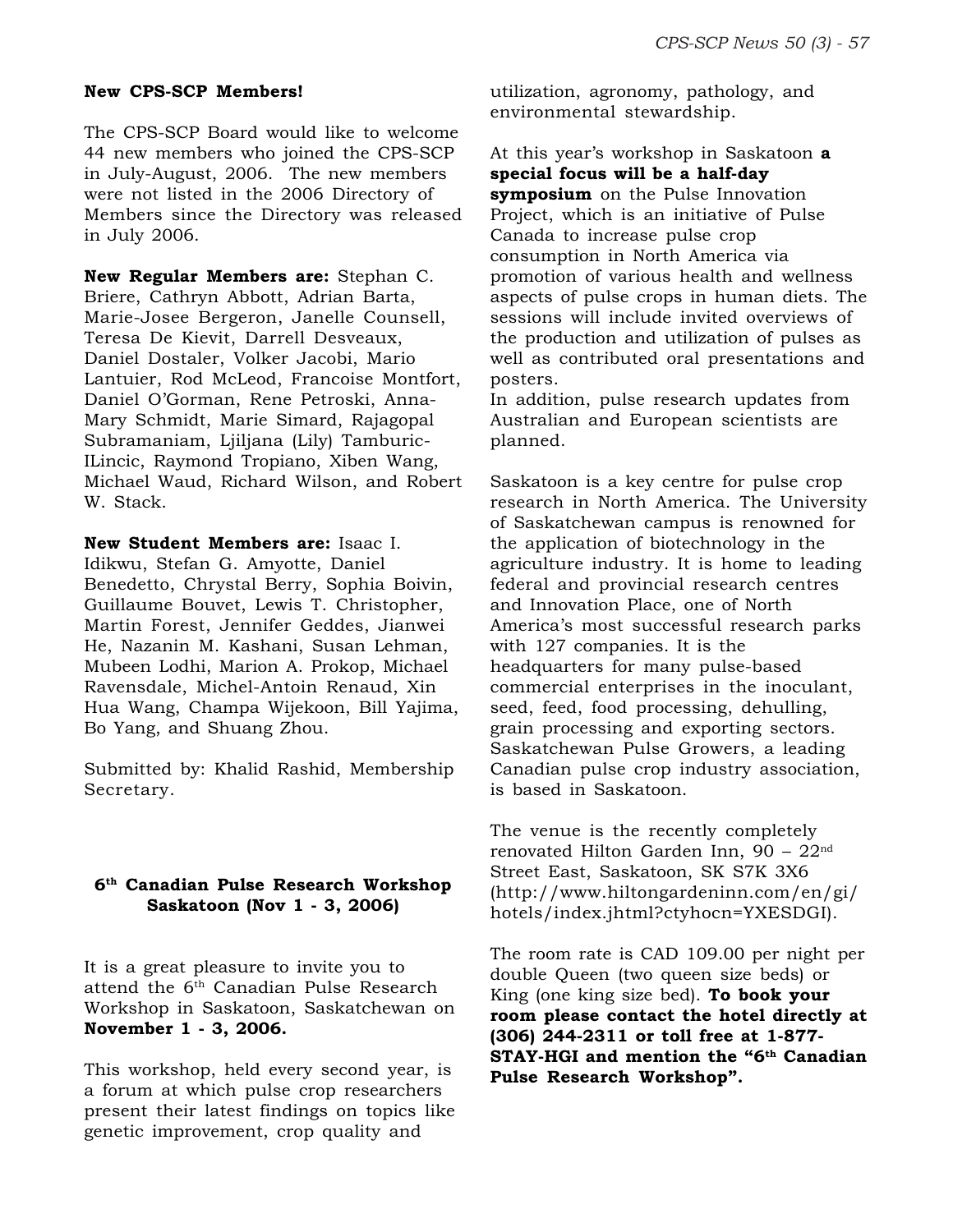Further information on the 6th Canadian Pulse Research Workshop can be obtained by contacting :

Barbara Hoggard-Lulay University of Saskatchewan Crop Development Centre 51 Campus Drive Saskatoon, SK S7N 5A8 Email: barbara.hoggard@usask.ca Tel.: (306) 966-2372

#### **Western Committee on Plant Disease meetings 2006**

The Western Committee on Plant Disease (WCPD), a member of the Western Forum on Pest Management (WFPM) will hold its annual meetings on October 15-17 at the Inn at the Forks, Winnipeg, Manitoba. The WCPD is an advisory body to provincial government advisory committees of the four western provinces and to other agencies concerned with plant disease control within the region. Its objective is to promote the development and adoption of sound control measures for plant diseases of regional concern in the four western provinces. The WCPD publishes the Guidelines for the Control of Plant Diseases in Western Canada

The meetings are open to those working and interested in plant diseases and their control in Western Canada. Please visit the WFPM / WCPD web site at: http:// www.westernforum.org/. For inquiry, please contact Khalid Rashid (Chairman WCPD) at 204-822-7220, or Robert Spencer (Secretary) at 403-742-7901.

#### **INVENTAIRE DES MALADIES DES PLANTES AU CANADA (IMPC) / CANADIAN PLANT DISEASE SURVEY (CPDS)**

Robin Morrall Coordinateur national/National Coordinator

Soumission d'articles

Ceci est la première invitation à soumettre des articles en français ou en anglais à l'IMPC, Volume 87 (2007). L'objectif premier de l'IMPC est de témoigner de la présence et de l'intensité des maladies des plantes au cours de l'année qui vient de s'écouler. Cela comprend les résultats des relevés systématiques ainsi que les observations fortuites. Les récits succincts d'observations inédites sont particulièrement utiles pour signaler une nouvelle éruption d'une maladie, même s'il n'y a pas eu de relevé systématique. Les articles sur les relevés faits pendant les années antérieures ou portant sur plusieurs années sont aussi bienvenus. La Société Canadienne de Phytopathologie estime qu'il est nécessaire de publier régulièrement les résultats d'études sur l'état des maladies au Canada dans un média tel que l'IMPC. Ces études aident divers organismes à planifier la recherche. De plus, les résultats des relevés sont utiles aux organismes fédéraux pour résoudre des questions de commerce international impliquant l'état sanitaire des cultures. Pour de plus amples renseignements sur la soumission d'articles à l'IMPC, veuillez contacter un des éditeurs de section de la liste en dessous. Veuillez noter que deux des éditeurs de section sont changés depuis l'année dernière.

#### Call for papers

This is the first call for submissions in English or in French to CPDS, Volume 87 (2007 issue). The main function of CPDS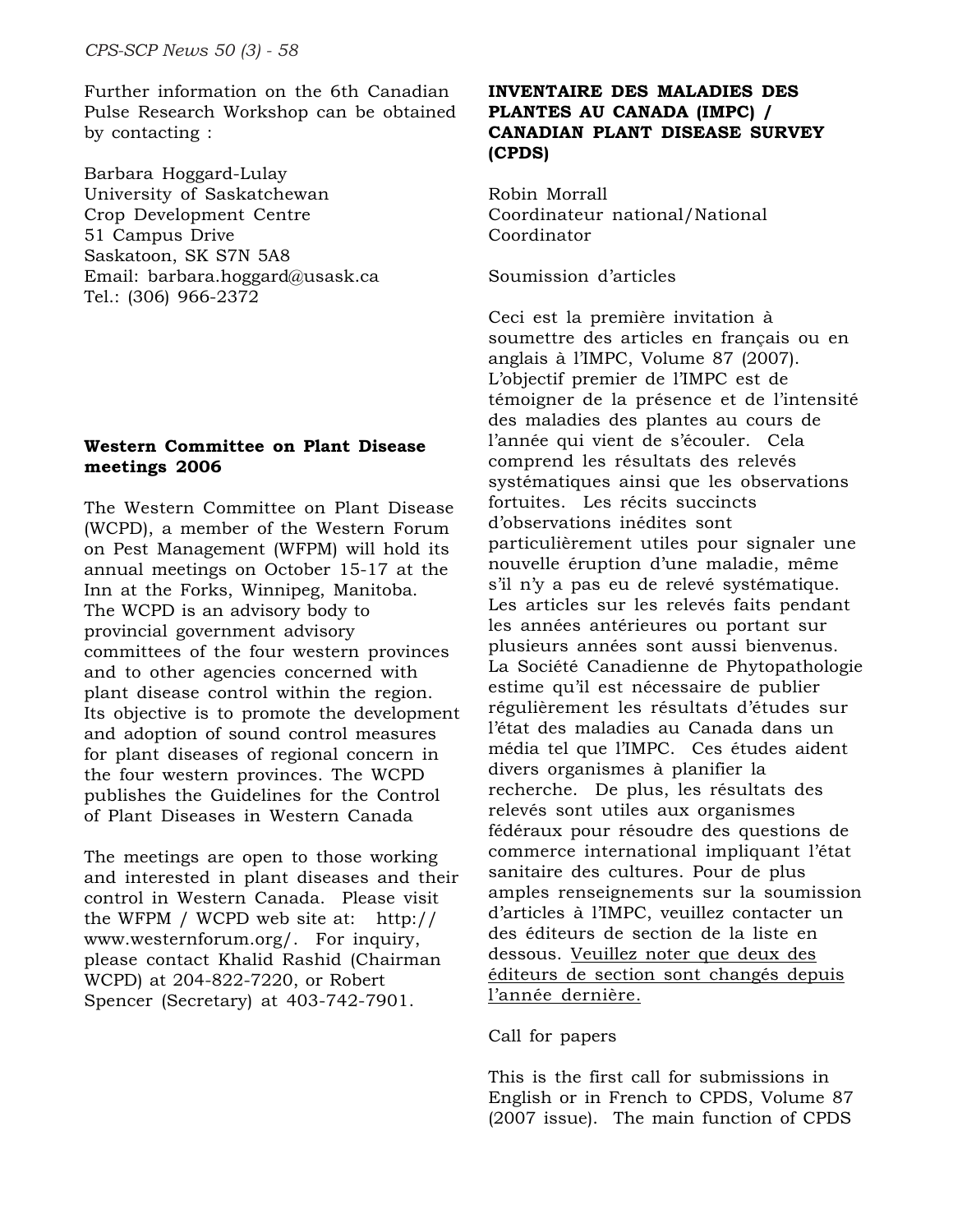is to document the occurrence and levels of diseases in the previous year by publishing the results of formal surveys as well as casual observations. Anecdotal reports are particularly useful to draw attention to new outbreaks of diseases, even when no systematic survey has been conducted. Reports of surveys from previous years or compilations of results from several years are also welcome. The Canadian Phytopathological Society recognizes the continuing need for publishing disease surveys in a medium such as CPDS. Surveys benefit agencies in establishing priorities for research. As well, survey data are useful to federal agencies dealing with international trade where plant health issues apply. For more information on submission of reports to CPDS, please contact the appropriate section editor, listed below. Please note the change of two section editors from last year.

#### ÉDITEURS DE SECTION/ SECTION EDITORS

LABORATOIRE DE DIAGNOSTIC/ DIAGNOSTIC LABORATORIES : Marilyn Dykstra (dykstram@agr.gc.ca) CEREALES/ CEREALS : Andy Tekauz (atekauz@agr.gc.ca) LEGUMES/ VEGETABLES : Jill Thomson (jill.thomson@usask.ca) PLANTES FOURRAGERES/ FORAGES : Bruce Gossen (gossenb@agr.gc.ca) OLÉAGINEUX ET CULTURES SPÉCIALES/ OILSEEDS AND SPECIAL CROPS : Robin Morrall (morrall@sask.usask.ca) ARBRES FORESTIERS/ FOREST TREES : Pierre DesRochers (pidesroc@nrcan.gc.ca) FRUITS, FRUITS <sup>À</sup> ÉCALE, ET BAIES, PLANTES ORNEMENTALES, ET GAZON/ TURFGRASS, ORNAMENTALS, FRUIT, NUTS AND BERRIES : Paul Hildebrand (hildebrandp@agr.gc.ca)

#### **Submission Deadline for the December issue of CPS - SCP News**

*PLEASE NOTE:* The submission deadline for the **December issue** of CPS - SCP News is **November 17, 2006**. Please have your reports and submissions to the Editor by this date. **If you send photographs for publication in the CPS-SCP News please ensure that you indicate that all individuals appearing in the photographs have given permission for their photographs to appear in the newsletter. Photographs will not be published if permission has not been obtained from the individuals involved.**

### **People and Travel**

**Dilantha Fernando**, Professor, Dept. of Plant Science, University of Manitoba was invited to give a lecture in the plenary sessions of the National Chinese Fifth Plant Disease & Chemical Control Conference, held from July 21-25, 2006 in Huhhot, Inner Mongolia, P.R. China. Dilantha's presentation was titled "Reducing pathogen resistance to chemicals with knowledge-based chemical applications and use of alternative disease management strategies." Dilantha's visit to China was sponsored by the Foreign Expert Bureau of the Govt. of Inner Mongolia of China.

Dilantha was also an invited speaker at the Dept. of Plant Science, University of Colombo, Sri Lanka on July 7, 2006. The title of this presentation was "How Canadian universities find funds for scientific research and role of academic supervisors in conducting R & D".

Dilantha's visits to China and Sri Lanka established collaborations with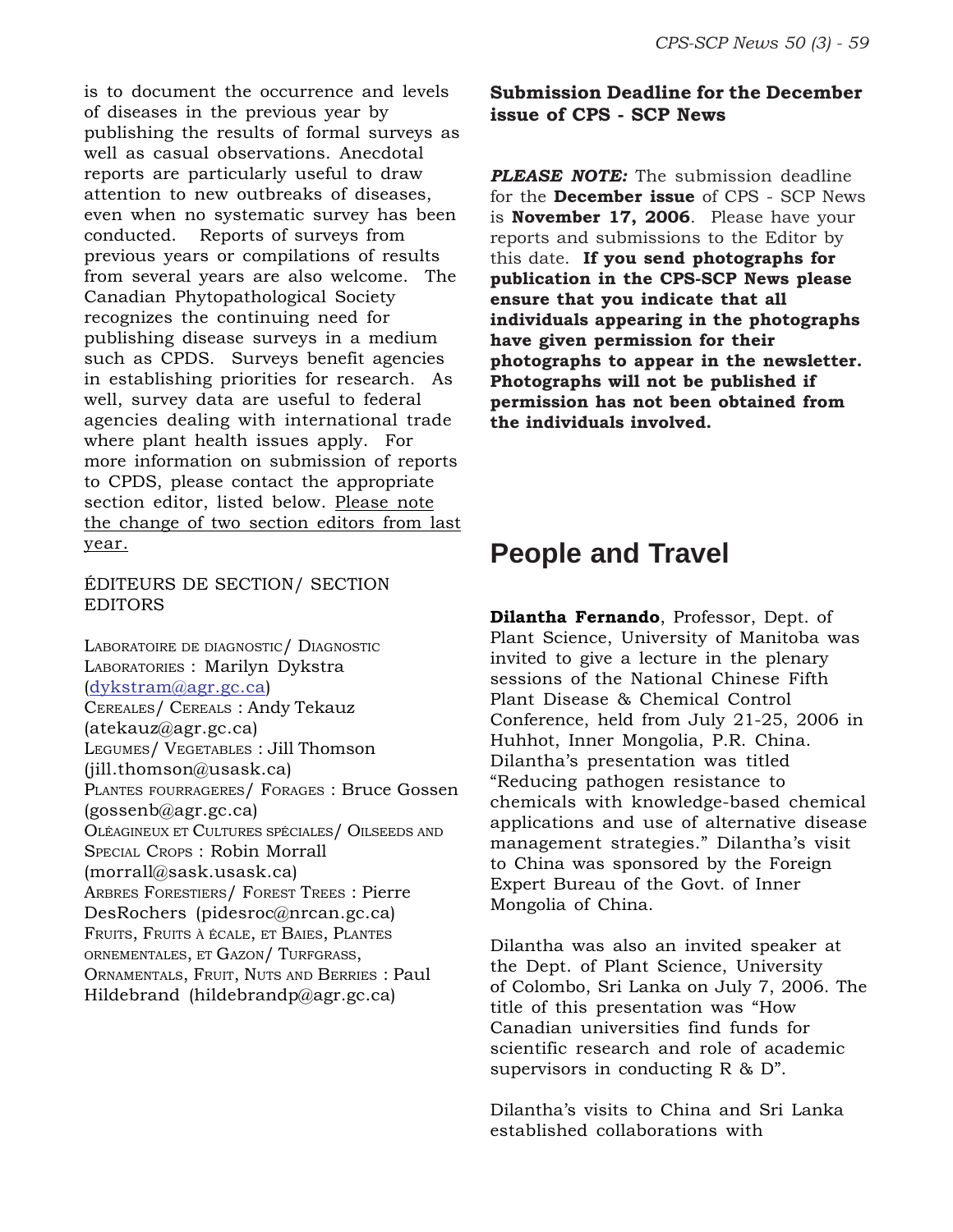universities and agriculture academic institutes.

#### **CPS Expresses Appreciation to Heather Martin**

A special presentation was made to Heather Martin, University of Guelph Library, to recognize her work in scanning the back issues of the Canadian Journal of Plant Pathology for the CPS web site. Heather was thanked and presented a plaque in appreciation for her Outstanding Contribution to the Canadian Phytopathological Society at the annual meeting of the Southern Ontario Region of the CPS, held at the Guelph Turfgrass Institute on May 12, 2006. The presentation was made by Deena Errampalli, Secretary of CPS. Also present to represent the CPS and extend our thanks were CPS Past-president Richard Hamelin and former CPS President, Greg Boland, who was instrumental in arranging for the journals to be scanned.

# **Employment**

#### **Ph.D. Research Assistantship**

A Ph.D. research assistantship is available immediately for a period of three years with \$ 20,000/yr. The candidate will be involved in a joint international research project on "Biological Detoxification of the Mycotoxin Deoxynivalenol (DON) to Improve Safety of Animal Feed and Food." In particular, the candidate will participate in research to express the tri101 gene in maize. This gene encodes trichothecene 3-O-acetyltransferase, which converts trichothecenes into significantly less toxic intermediates. Experience with Agrobacterium-mediated plant transformation preferred.

For more information, please contact: Dr. T. Zhou (Agriculture and Agri-food Canada, zhou@agr.gc.ca, Tel. 519-780- 8036)

Prof. P. Pauls (Univ. of Guelph, ppauls@uoguelph.ca, Tel. 519-824-4120 ex 52460



**Heather Martin receives recognition for Outstanding Contribution to the CPS-SCP. From left to right Richard Hamelin, Past-president CPS-SCP, Heather Martin, Deena Errampalli, CPS-SCP Secretary, and Greg Boland, former President of CPS-SCP**

#### **Six-month Term Research Associate Position**

Currently we have a six-month term "Research Associate" position available immediately (October 01, 2006 – March 31, 2007) in our Potato Pathology Program. This six-month term position is based at the Potato Development Centre, Department of Agriculture, Fisheries and Aquaculture, Wicklow, New Brunswick, Canada. The successful candidate will be responsible for conducting research trials on control of potato diseases, performing laboratory analyses of fungal and bacterial isolates, analyzing data, and preparing results for presentation and publication. A minimum of an M.Sc. in Plant Pathology or a related field is required.